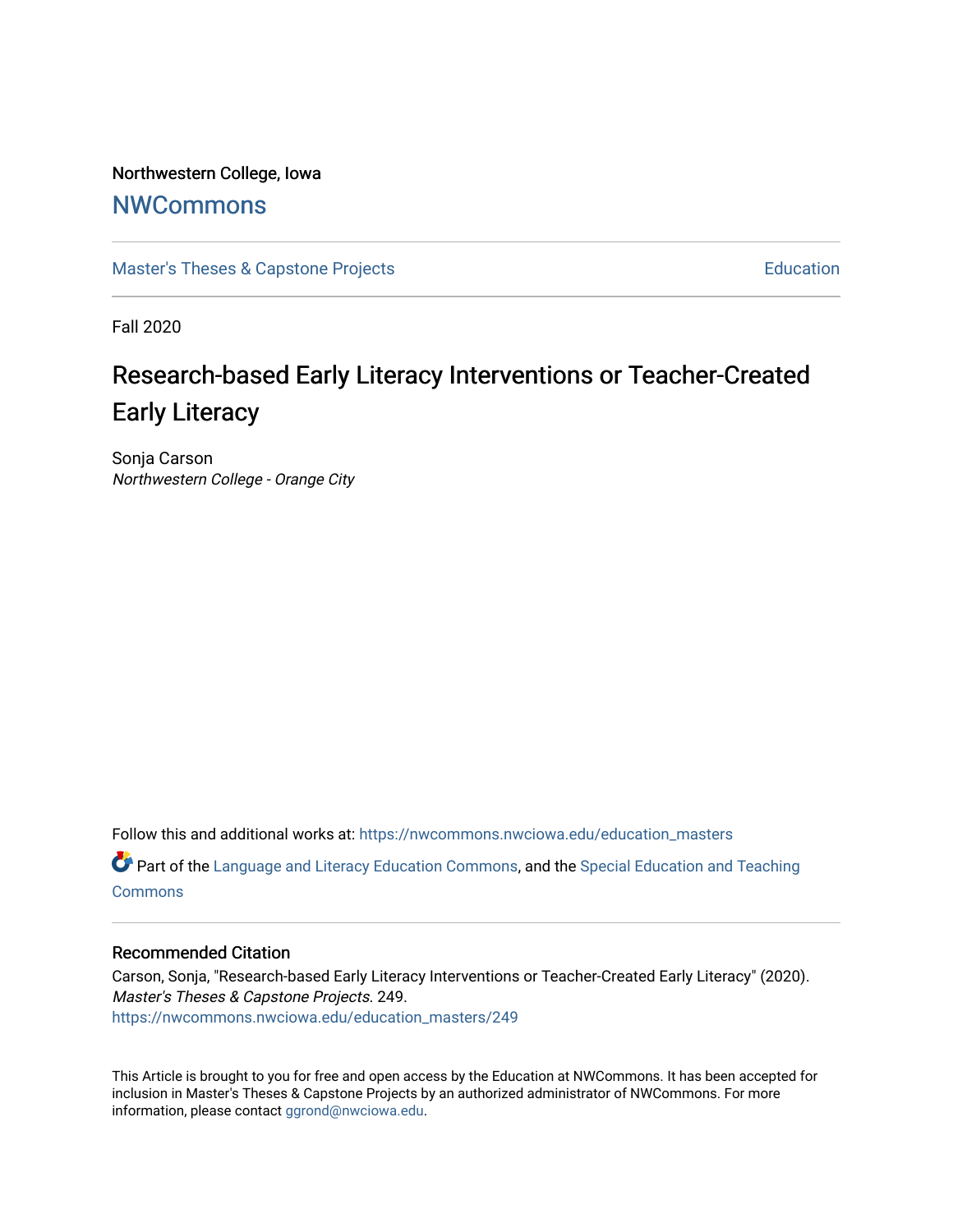# **Research-based Early Literacy Interventions or Teacher-Created Early Literacy Interventions: Action Research on Letter Sound Fluency**

Sonja A. Carson

Northwestern College

An Action Research Project Presented in Partial Fulfillment of the Requirements For the Degree of Master Teacher Leader Northwestern College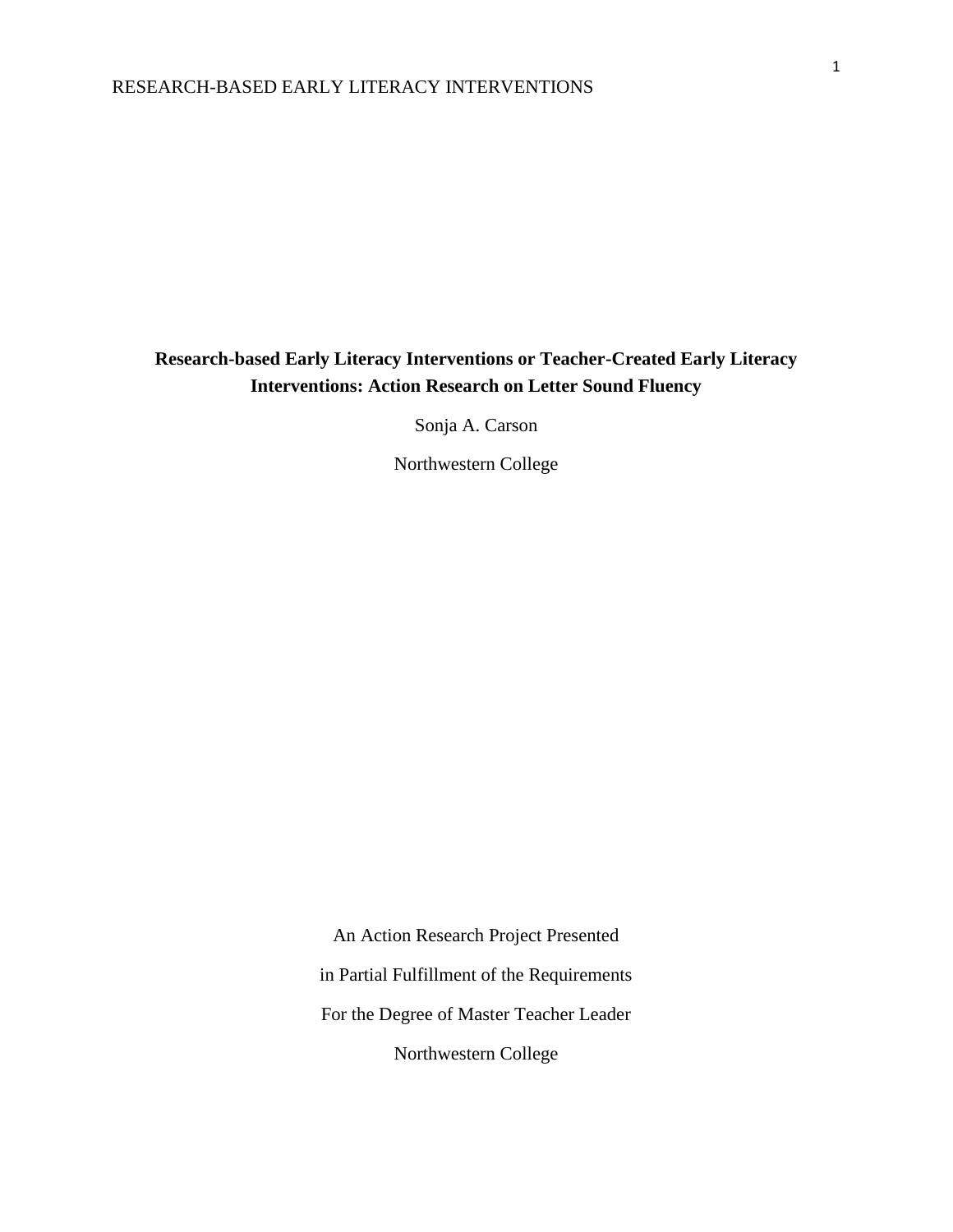# **Table of Contents**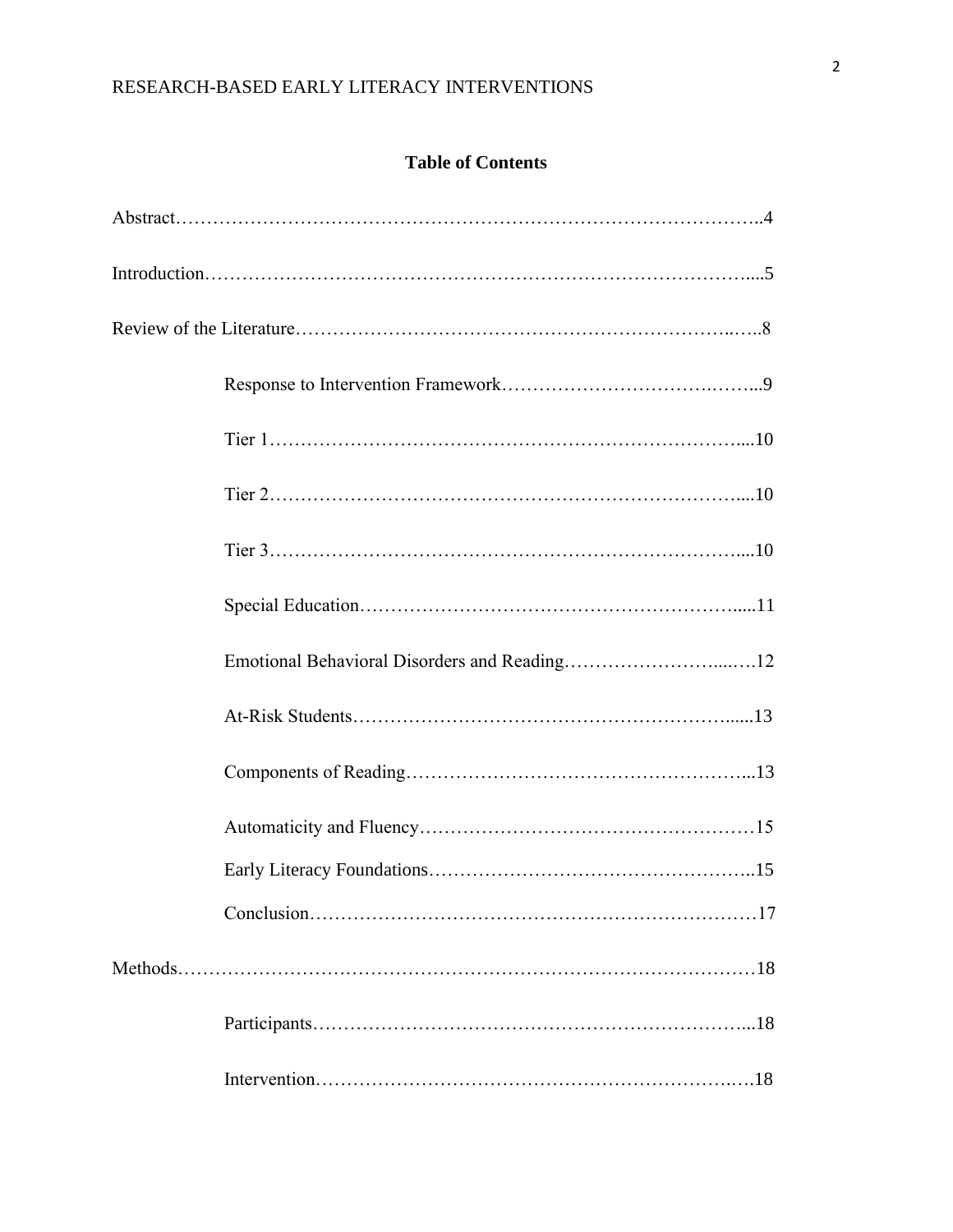| RESEARCH-BASED EARLY LITERACY INTERVENTIONS |
|---------------------------------------------|
|                                             |
|                                             |
|                                             |
|                                             |
|                                             |
|                                             |
|                                             |
|                                             |
|                                             |
|                                             |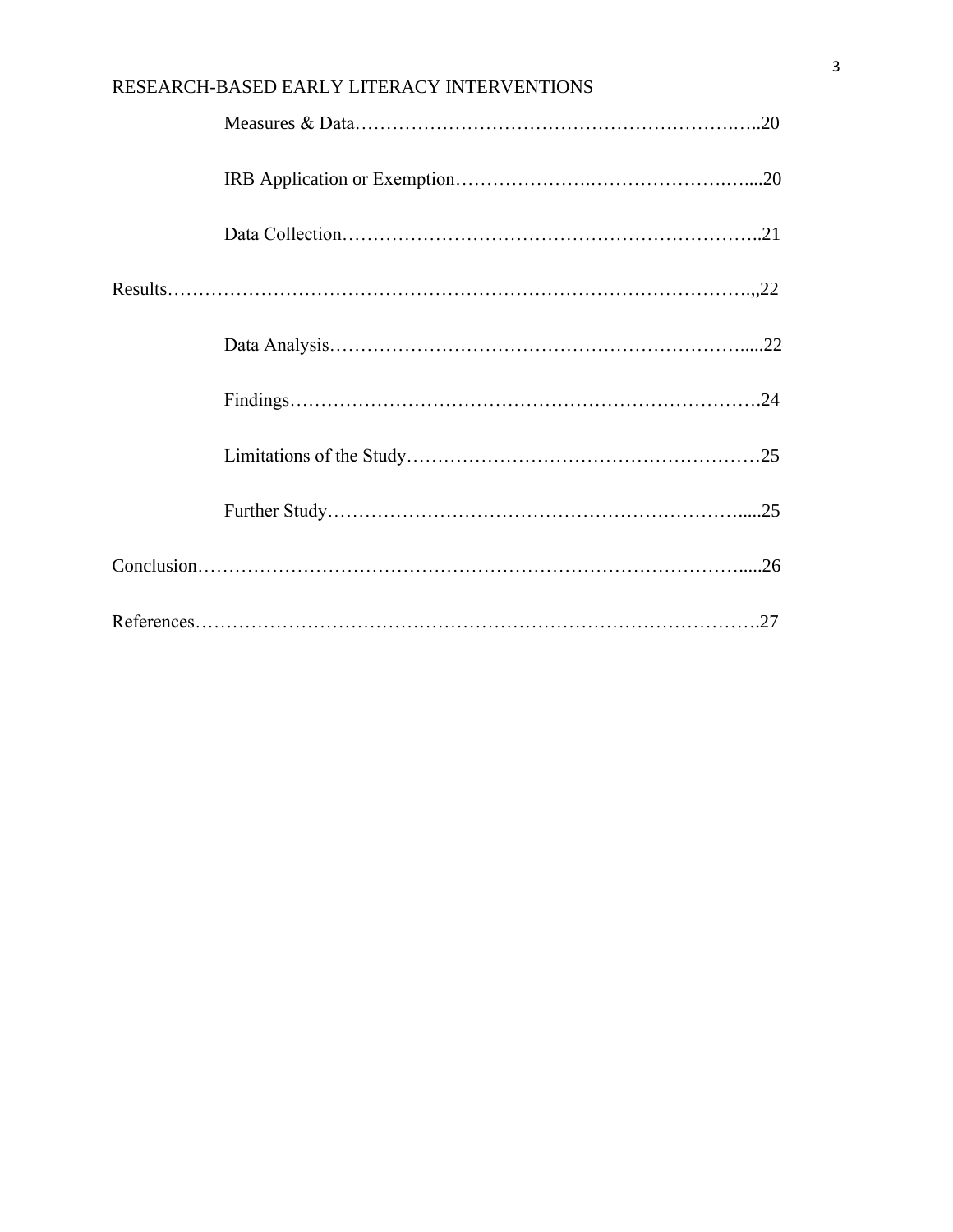#### **Abstract**

The purpose of this action research project was to determine if research-based early literacy interventions are more effective than teacher-created early literacy interventions with special education students on letter identification and letter sound recognition. Before the interventions began the students were given the Foundational Skills Survey in Letter Identification and Letter Sound Recognition by Really Great Reading. This score was the baseline for the reported data. For eight weeks the researcher instructed the students using a research-based reading intervention from Really Great Reading's Countdown focused on letter identification and letter sound recognition. This was done in addition to the general classroom instruction in those two areas. Another teacher instructed special education students on letter identification and letter sound recognition using a teacher-created intervention. This was done in addition to the general classroom instruction in letter identification and letter sound recognition. Data was collected through end-of-the-week assessments over letters and sounds. A post-test was given to determine the total number of upper and lower case letters that the students could identify and the total number of letter sounds the students could produce.

*Keywords:* reading intervention, special education, letter sound recognition, letter identification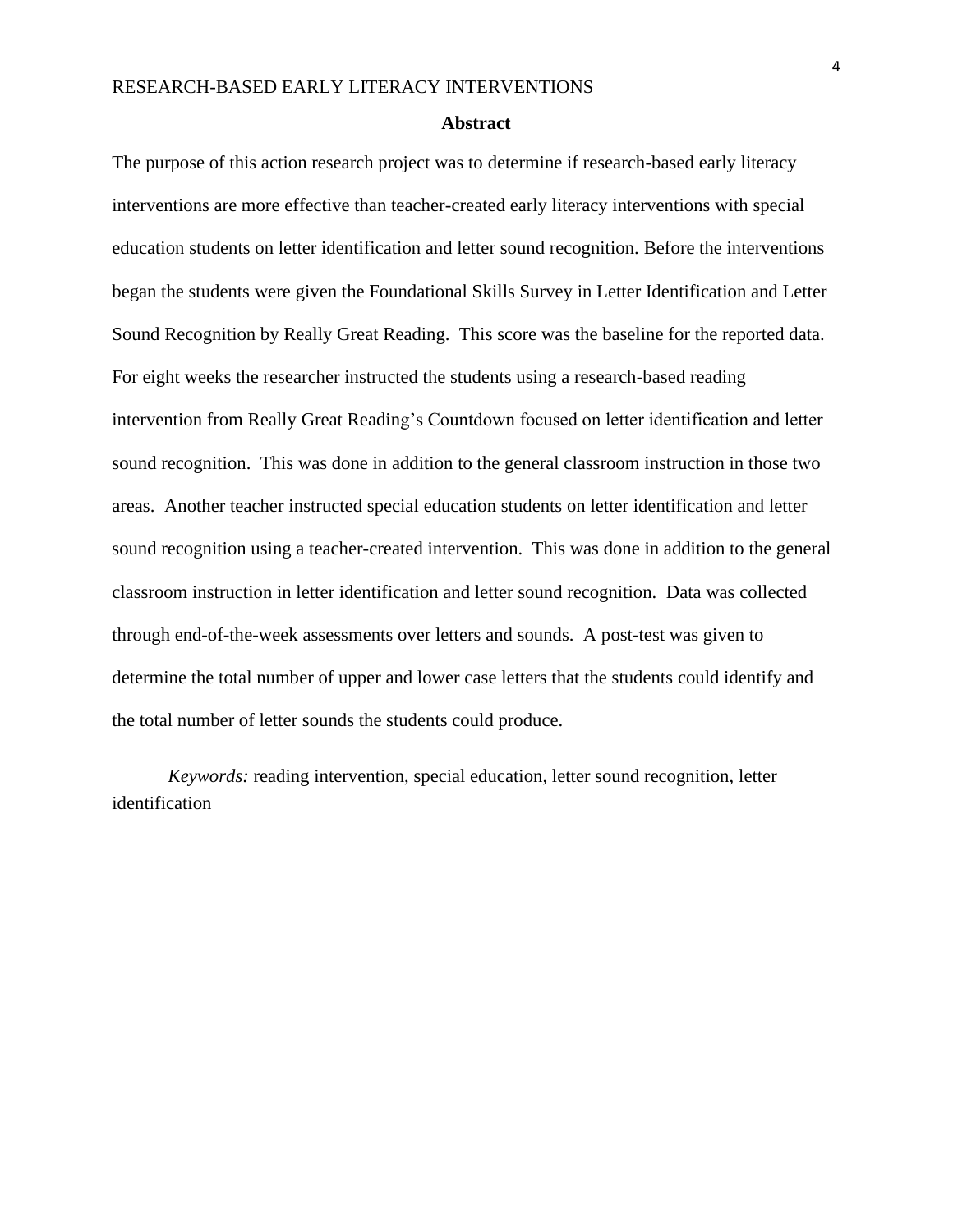#### **Research-based vs. Teacher Created Early Literacy Interventions in Letter-Sound Fluency**

Research-based early literacy interventions increase student knowledge in letter identification and letter sounds more than teacher-created interventions. Reading interventions that are provided to students in primary grades proclaim higher average impacts on reading outcomes than interventions that began for students in higher grades (Wanzek et al., 2010). Research shows that students with low levels of reading achievement continue to be students who require assistance throughout their academic careers (Wanzek et al., 2010). Substantial research in beginning reading has documented that providing intensive, early reading interventions can produce significant improvement in reading outcomes for most students, reducing the performance gap between struggling readers and their higher performing peers (Austin et al., 2017). Research-based reading interventions improve literacy skills in Kindergarten through First Grade students more than non-research based reading interventions (Austin et al., 2017). The variables that are noted for intervention success are length of the interventions, duration of the interventions, and the size of intervention groups (Wanzek et al., 2010). Primary grades are the target for early literacy interventions (Wanzek et al., 2018). Reading difficulties and future special education services can possibly be prevented if students are provided an early reading intervention (Wanzek et al., 2018). Research shows that students who have reading difficulties in primary grades continue to have reading difficulties throughout their academic careers (Wanzek et al., 2018). Students in special education are at a higher risk for dropping out of school, unemployment, or being incarcerated (Austin et al., 2017). Students who fail to make growth in reading skills require supplementary reading interventions (Austin et al., 2017). Research shows that 20% to 25% of students in special education do not make adequate growth from reading interventions that are provided in schools (Fuchs & Fuchs, 2015).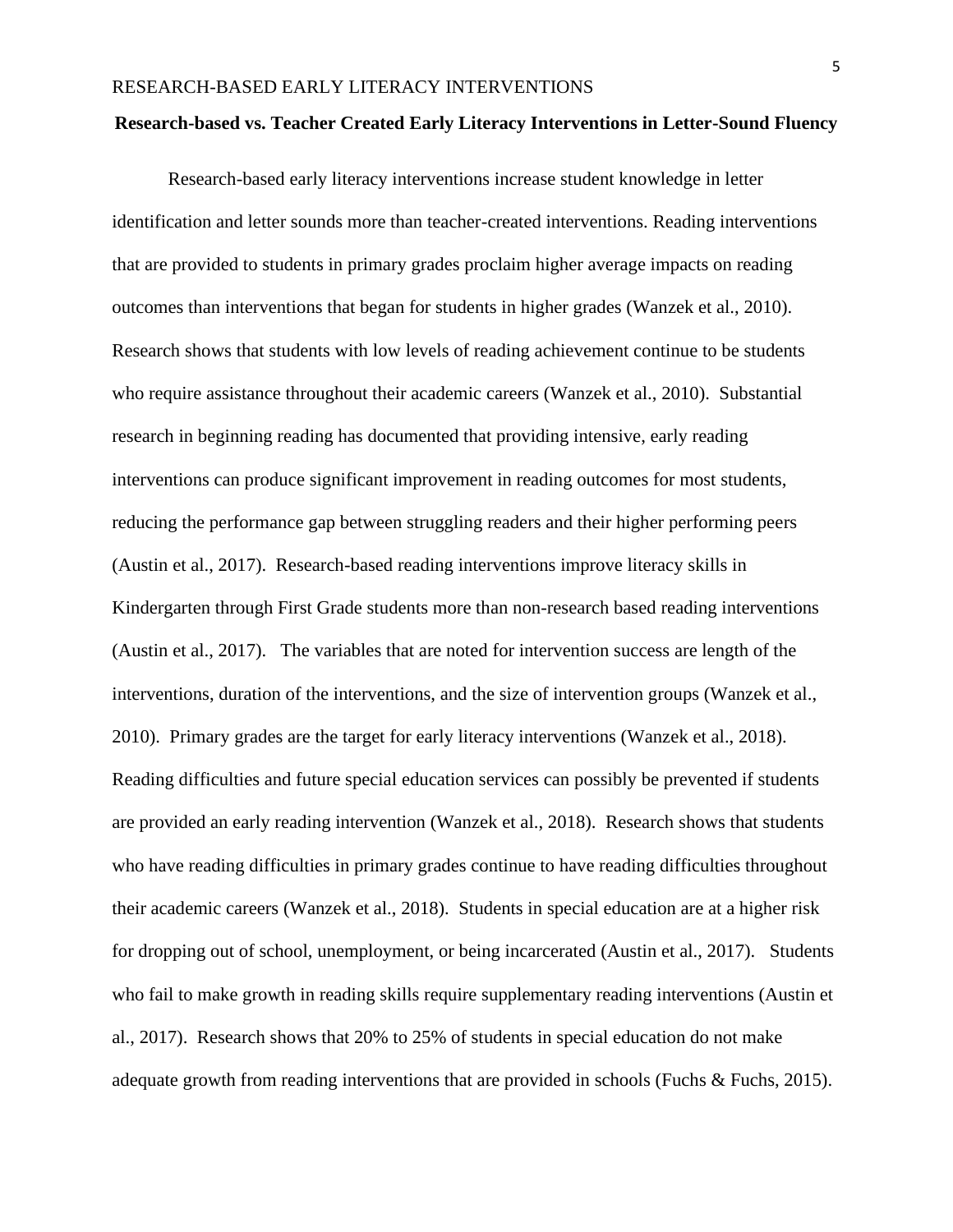Teacher-created interventions are interventions that educators have made to improve student progress without having a guided research base (Ryder et al., 2007). Classroom data (assessments, rubrics, observations) assists the teacher in organizing and selecting what student needs need met. In evidence-based reading interventions data supports the growth that they are effective to improve early literacy skills (Wanzek et al., 2018).

Response to Intervention (RtI) is a key term in education. RtI in reading is an instructional framework that assists schools to provide the type of intervention students with academic risks are required (Simmons et al., 2013). RtI was authorized in 2004 with the Individuals with Disabilities Education Improvement Act [IDEIA] to determine levels of direct instruction students need to have success in reading (Kerins et al., 2010). RtI can provide comprehensive classroom instruction, screening of all students to identify at-risk readers, implement research-based interventions for students who require additional support, and raise the level of support for students who do not respond to interventions (Simmons, et al., 2013).

There are three levels of the RtI process. Tier 1 is high-quality, evidence-based, classroom instruction that all students receive (Koutsoftas et al., 2009). Tier 2 has many components such as screening all students three times per year and implementing core reading instruction that is research-based and student data driven (Wanzek & Cavanaugh, 2012). Students who do not respond to the level of intervention received in Tier 2 are referred to Tier 3. Tier 3 is provided to students who continue to be unresponsive to the intervention after Tier 2 guidance. Tier 3 interventions are constructed of intense, explicit instruction that is given to students for longer lengths of time in small groups or one-on-one with a specialized educator (Wanzek & Cavanaugh, 2012). Determination of special education services relies on the growth or unresponsiveness in Tier 3. Elementary RtI models in reading provide a research base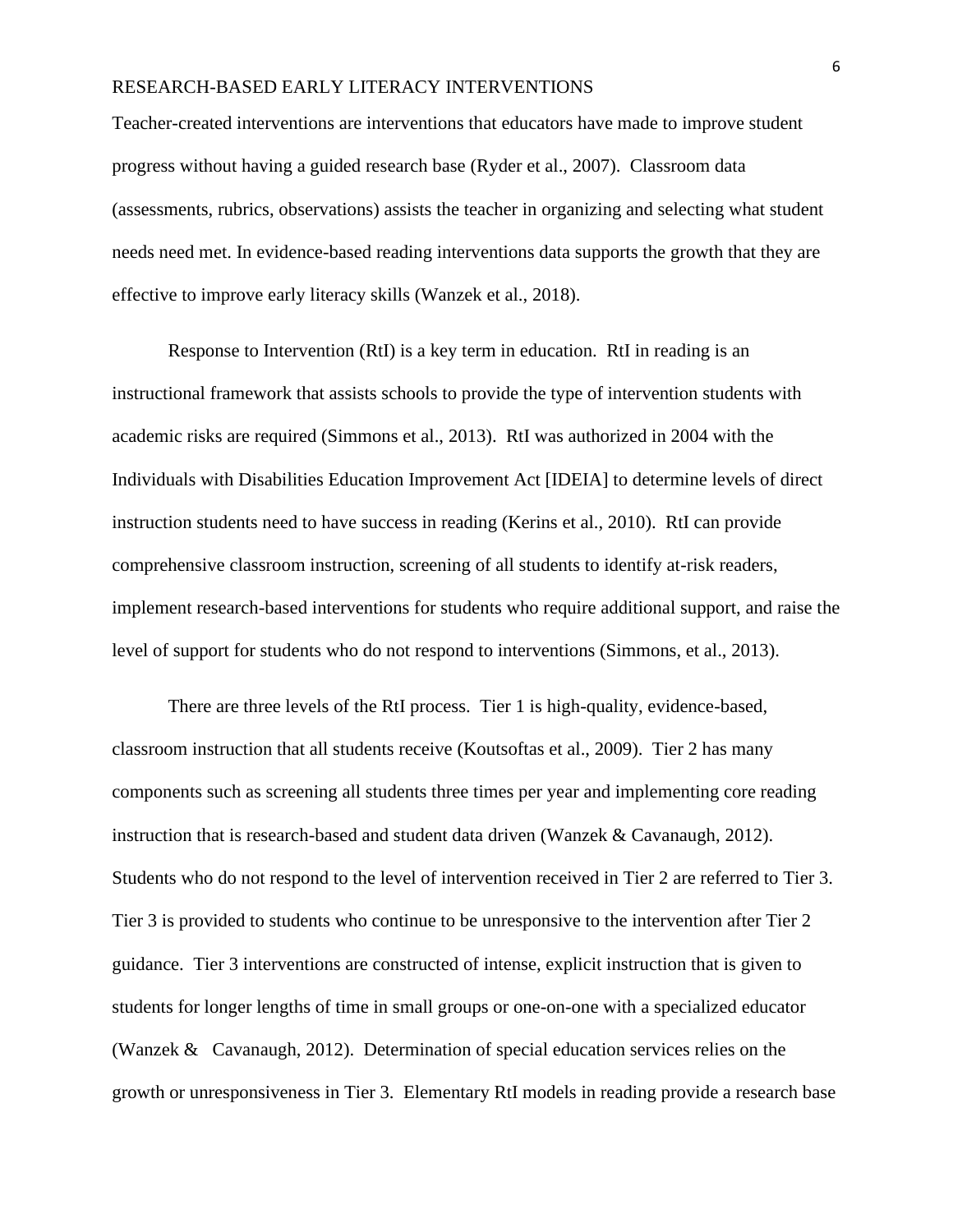for interventions. The interventions assist educators in identifying students that are at a high-risk for reading difficulties (Wanzek & Cavanaugh, 2012). The RtI model offers multiple tiers of instruction provided in the general education setting that integrates general education resources with special education interventions (Wanzek & Cavanaugh, 2012). Early reading interventions consistently display the effectiveness in improving student outcomes in early literacy skills in phonemic awareness, decoding, and word recognition by explicit, gradual instruction of lettersound manipulation, letter-sound correspondence, and the use of sound awareness to decode text (Wanzek & Cavanaugh, 2012). Progress monitoring is valuable and necessary for the educator to view the degree of progress during the intervention (Koutsoftas, 2009).

Students need to develop strong reading skills in early grades or they will likely continue to have difficulty with reading throughout school (Wanzek et al., 2018). Reading difficulties and special education services can be prevented if students are emerged in early reading interventions (Wanzek et al., 2018). Reading difficulties include, but are not limited to phonological awareness, rapid naming, fluency, and an understanding of the alphabetic principal (Austin, et al., 2017). The National Center on Intensive Intervention state by increasing intervention time, duration, and the size of the group, the outcome of intensifying instruction aligns with multitiered intervention levels (Wanzek et al., 2018).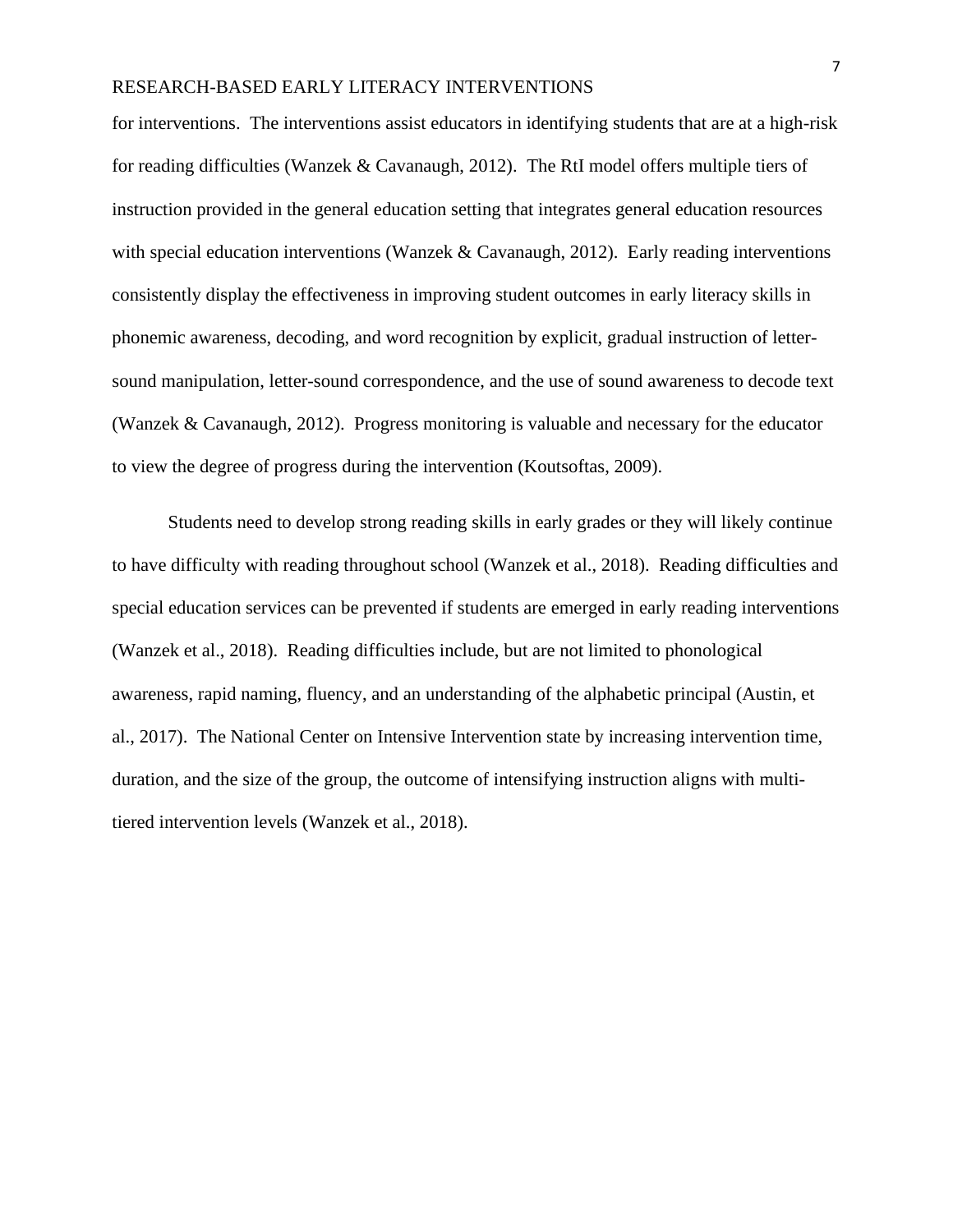#### **Review of the Literature**

Research-based early literacy interventions increase student knowledge in letter identification and letter sounds more than teacher-created interventions. Intervention studies provide evidence that phonemic awareness, understanding the alphabetic principle, and decoding are teachable (Simmons et al., 2007). Research shows that students with low levels of reading achievement continue to be students who require assistance throughout their academic careers. Substantial research in beginning reading has documented that providing intensive, early reading interventions can produce significant improvement in reading outcomes for most students, reducing the performance gap between struggling readers and their higher performing peers (Austin et al., 2017). There are reading interventions for all areas of reading discrepancies: letternaming, phonological awareness, sight words, fluency, and comprehension. The variables for interventions include length of the interventions, duration of the interventions, and the size of the intervention groups. Research-based reading interventions improve literacy skills in Kindergarten through First Grade students more than teacher created reading interventions (Austin et al., 2017). Supplemental reading instruction that includes phonemic awareness, understanding the alphabetic principal, and decoding strategies are an important focus in early literacy programs (Simmons et al., 2007). Research states that some students do not make adequate growth while being provided explicit reading interventions (Austin et al., 2017). Classroom data (assessments, rubrics, observations) assists the teacher in organizing and selecting what student needs are top priority for interventions. Evidence-based reading interventions rely on data that supports the needs of the student (Casey, et al., 2011). The response to intervention (RtI) is a tool to begin the process of reading remediation (Casey et al., 2011).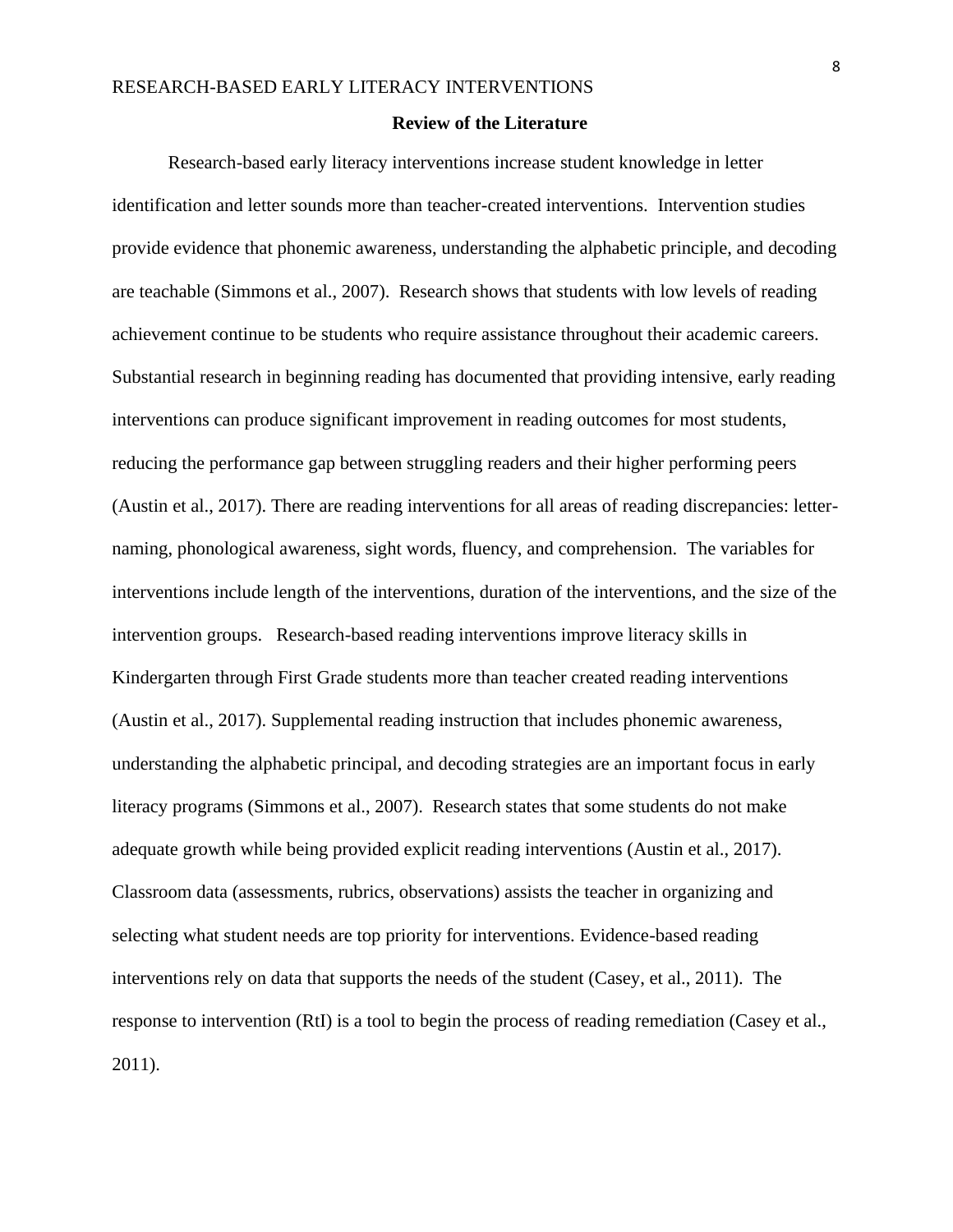#### **Response to Intervention Framework**

In 2004 the Individuals with Disabilities Education Act reauthorized the implementation of interventions for students struggling academically called response to intervention (RtI) (Koutsoftas et al., 2009). Response to intervention is a Multi-Tiered System of Support (MTSS). Response to intervention (RtI) in the area of reading is an instructional structure that allows schools to provide interventions at students' level and need (Simmons et al., 2013). The goal of RtI is to identify students who are not academically making gains in regular education curriculum and provide individualized, intense interventions that are aligned to curricular goals. In the past students were identified for special education services with an IQ assessment to view discrepancies between the stated student and peers (Koutsoftas et al., 2009). This process of finding discrepancies between IQ and academic achievement typically are not large enough to determine if special education services are needed until the second grade (Kerins et al., 2010). By this time an impression of academic failure had been made which makes it more difficult for students to acquire the early skills they need to be successful in reading (Kerins et al., 2010). RtI is a design of deciding if students respond to scientific, research-based interventions instead of special education assessments (Kerins et al., 2010). More than 70% of elementary schools use RtI or a similar version in the area of reading (Simmons et al., 2013). RtI has an organized format with three tiers of interventions. Common features include: providing high-quality classroom instruction, screening all students to identify students with reading issues, implementing research-based interventions for students who need assistance, and raising the level of support for students who do not respond to the intense interventions (Simmons et al., 2013).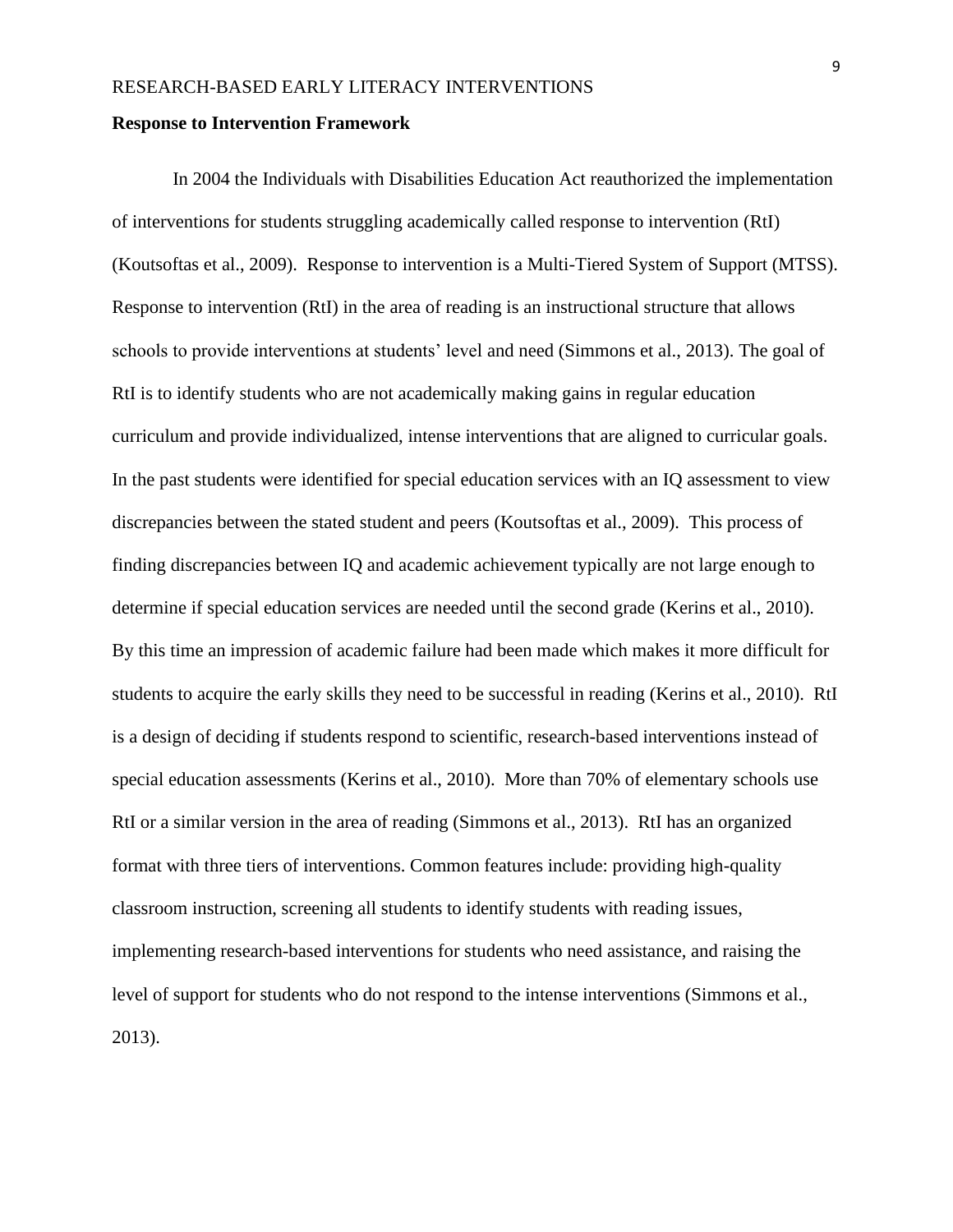**Tier 1**

The tier one intervention piece is made up of high-quality, research-based classroom instruction that teaches students to learn how to read (Koutsoftas et al., 2009). The entire class benefits from teacher led instruction in reading during core reading time. Student progress monitoring is important in this tier to see the discrepancies between students as it allows schools to evaluate individual student achievement and the quality of instruction (Kerins et al., 2010).

# **Tier 2**

The second tier consists of assessing and identifying students who have not responded to classroom interventions in tier one (Kerins et al., 2010). In this tier each student who does not show growth is assessed and a baseline of their abilities is measured. They are followed closely to see if they are responsive to more intense, focused intervention (Kerins et al., 2010). Often reading specialists, special education teachers, and speech-language pathologists provide the intervention due to their specialized education in phonemic awareness and reading interventions (Kerins et al., 2010).

# **Tier 3**

Tier three is the most intense form of the RtI process. It is designed for students who are unresponsive to tier one and two efforts (Kerins et al., 2010). Students are often referred for special education services in or at the end of this tier (Kerins et al., 2010). The data from tier one and tier two are vital to display the significance of the unresponsiveness and to begin the special education process by diagnosticians (Kerins et al., 2010). Following the assessments of the diagnosticians an eligibility determination for special education services is made (Kerins et al., 2010).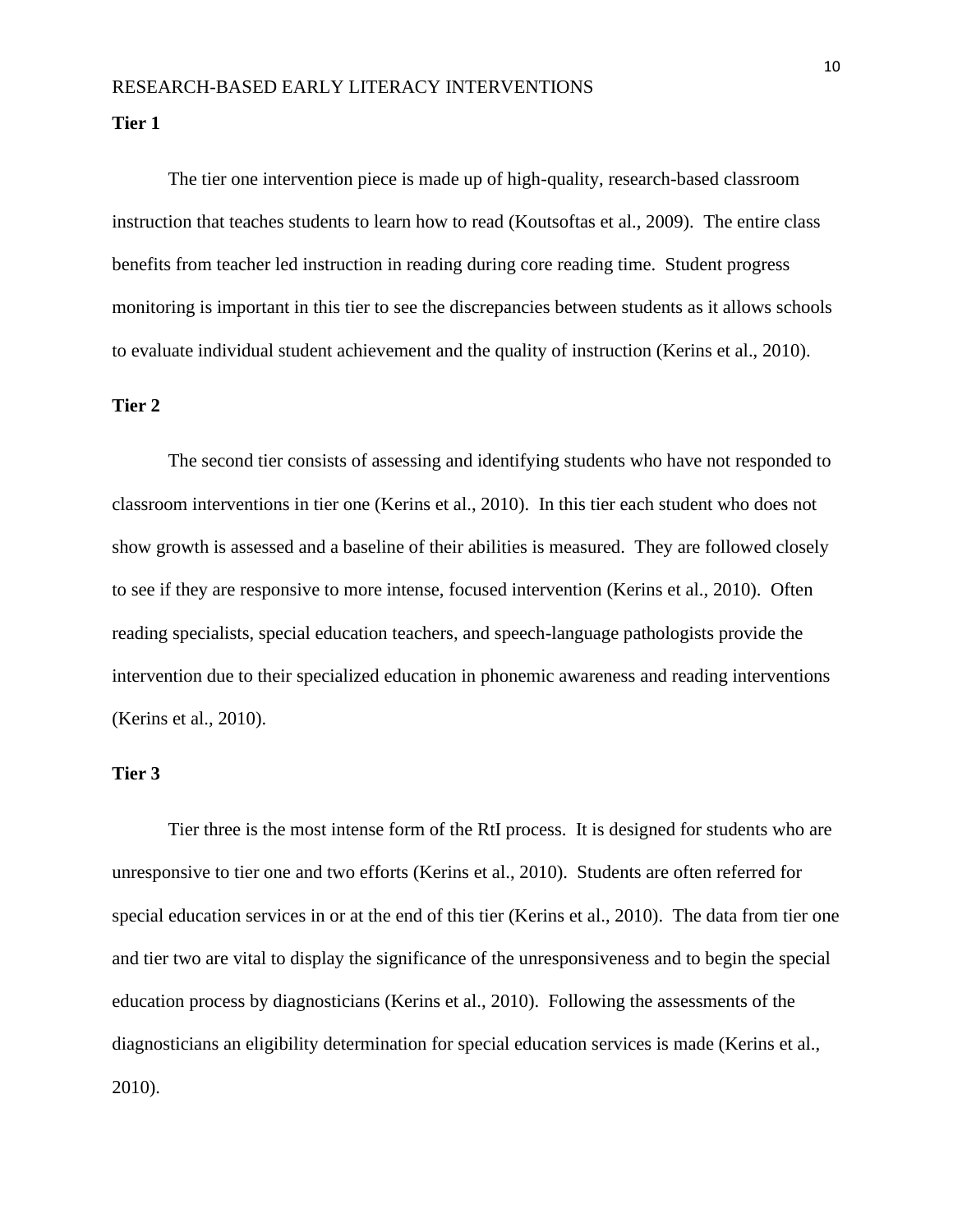#### **Special Education**

Research shows that students who have extreme reading problems in early elementary grades are likely to continue to have difficulties in reading throughout their academic career (Austin et al., 2017). Students in special education are at a higher risk for dropping out of school, unemployment, or being incarcerated (Austin et al., 2017). Research shows that 20% to 25% of students in special education do not make adequate growth from reading interventions that are provided in schools (Fuchs & Fuchs, 2015). Students in special education receive tier 3 RtI interventions daily by a special educator. The interventions are aligned with their Individualized Education Plan (IEP) to meet the student's individual academic or behavioral needs.

Wanzek and Cavanaugh studied elementary teachers and the supplemental reading interventions they used for students with reading difficulties who were in the general education classroom. There is not an overabundance of data about school implementations of supplemental reading interventions. RtI recommends interventions are intensive, systematic, and provided to a small group of students (Wanzek & Cavanaugh, 2013). The researchers studied results for the time spent in interventions, the group size, and who provided the interventions. The study shows that 74% of classrooms have students who received interventions in the classroom, 50% received interventions outside of the classroom. 60% of students received published intervention programs for reading difficulties and 57% of teachers stated they used reteaching of skills or homework as the intervention program (Wanzek & Cavanaugh, 2013). The study shows information on the levels of interventions that students with reading difficulties receive in the general education classroom. The study showed that time spent in the classroom, the group size,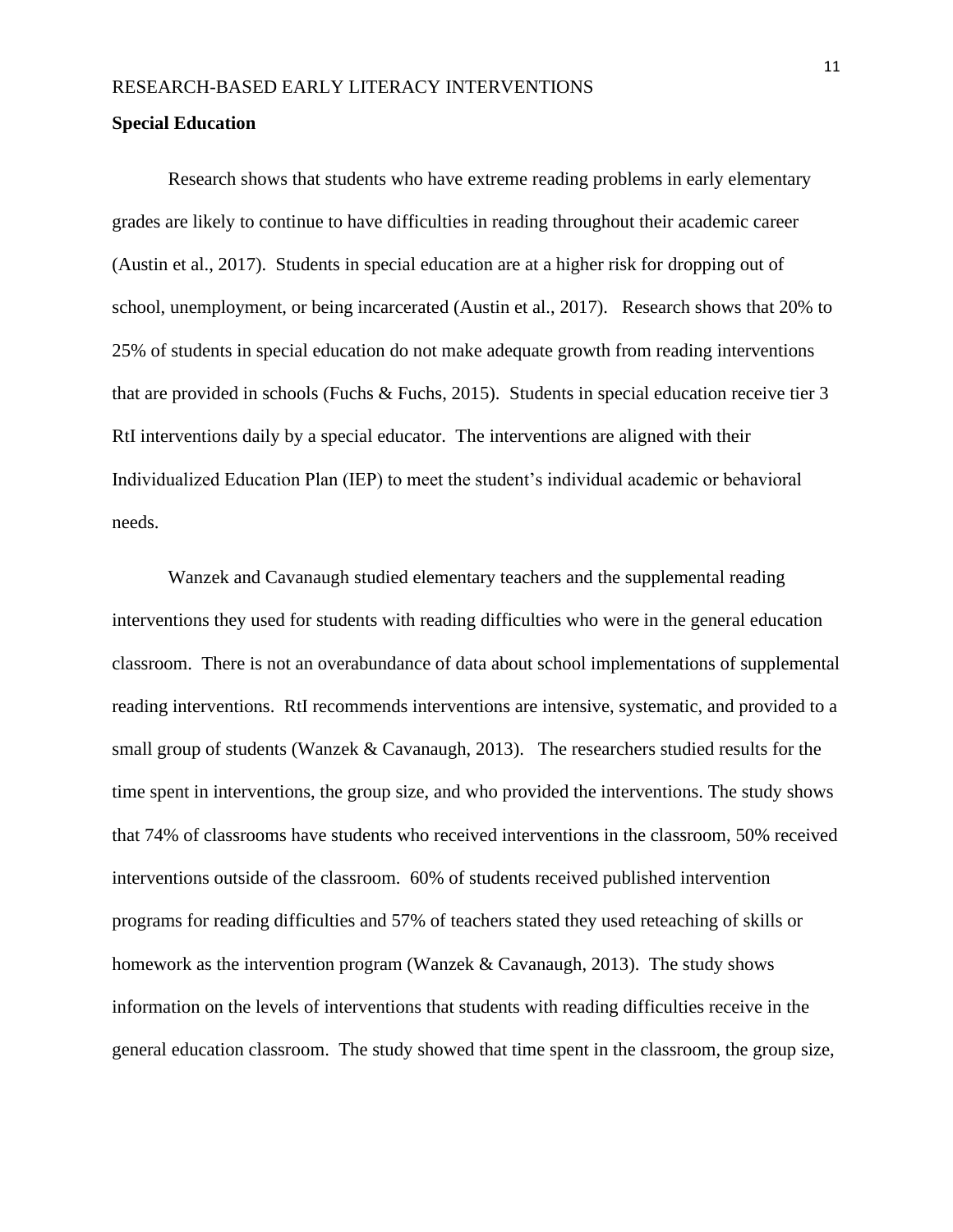and who provided the interventions are in line with recommendations from the Institute of Educational Sciences in regards to intervention implementation (Wanzek & Cavanaugh, 2013).

Students in special education require intense, authentic reading instruction. Students who receive a tier three intervention in the RtI process need to be in small groups or one-on-one with a special education teacher (Wanzek & Cavanaugh, 2013). As stated in the study by Wanzek & Cavanaugh the amount of time for the intervention, the frequency, duration, and group size along with the students instructional need and the use of data are used to make instructional decisions for the student.

#### **Emotional Behavioral Disorders and Reading**

There is evidence that problematic behavior and academic difficulties are connected in students with emotional and behavioral disorders (Oakes et al., 2010). Researchers found that teachers provide less instruction to disruptive students, therefore they are omitted from the rigor of interventions and instruction due to being removed from the classroom (Lane et al., 2002). This can become a habit of task-avoidance strategies by the student. Disruptive behavior can derive from factors such as mental illness, poverty, lack of positive role models, and reading difficulties that lead to removal from classrooms (Lane et al., 2002). Students who are unresponsive to instruction and interventions are missing key components of high-quality reading instruction: phonemic awareness, phonics, comprehension, vocabulary, and fluency (Oakes et al., 2010). For the majority of readers, the five components of high-quality reading instruction are learned without difficulty. Practice in the classroom with peers is essential for mastering the skills (Oakes et al., 2010). Students with behavioral issues are not engaged in reading instruction that is found to be a predictor of negative behavior and reading problems (Oakes et al., 2010).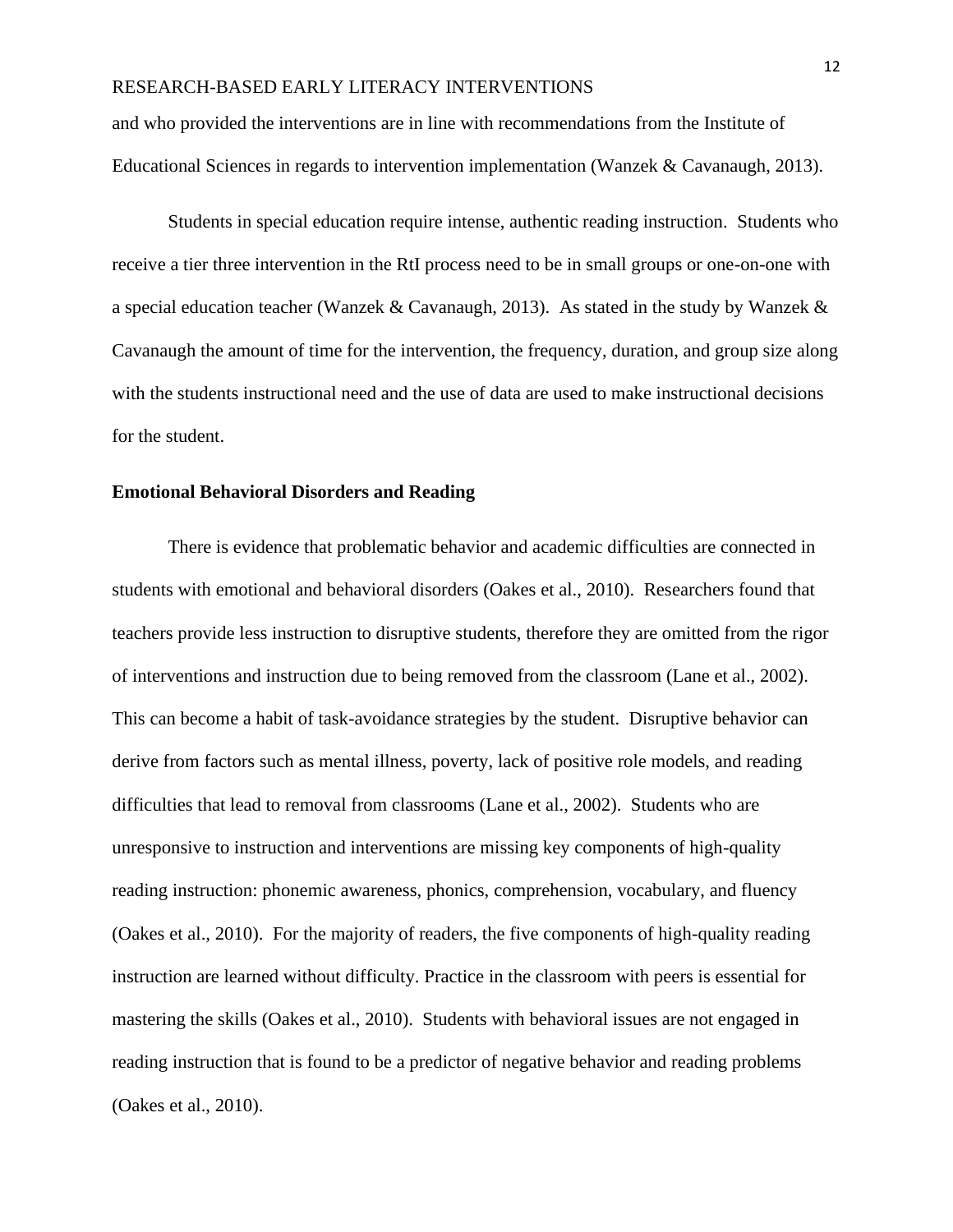#### **At-Risk Students**

The term "at-risk" is any identified student who needs additional support and who is not meeting or not expecting to meet the established goals of the educational program (academic, personal/social, career/vocational). At-risk students include but are not limited to students in the following groups: homeless children and youth, dropouts, returning dropouts, and potential dropouts. Factors that contribute to students being at-risk include poverty, cultural or linguistic diversity, educational expectations, and education level of family members (Musti-Rao & Cartledge, 2007). Students who are risk for reading disabilities are also included (Musti-Rao & Cartledge, 2007). Children who are immersed with stories, have been read to, and exposed to literature at young ages have less problems in reading. Literacy-rich environments give children exposure and enjoyment to words. Children who come from impoverished homes become atrisk students who need explicit, intense, systematic interventions and instruction to be successful in reading (Musti-Rao & Cartledge, 2007). Programs that offer alphabetic code and phonological awareness interventions help students improve word-reading skills at a faster pace than programs without those components (Musti-Rao & Cartledge, 2007).

#### **Components of Reading Skills**

Proficient reading is related to academic success. Students must learn the foundational literacy skills for their reading development (Paige et al., 2017). A balanced literacy program that contains phonological awareness, language development, and comprehension is important for students to learn foundational literacy skills (Menzies et al., 2008). Researchers discovered four areas of importance for students learning to read.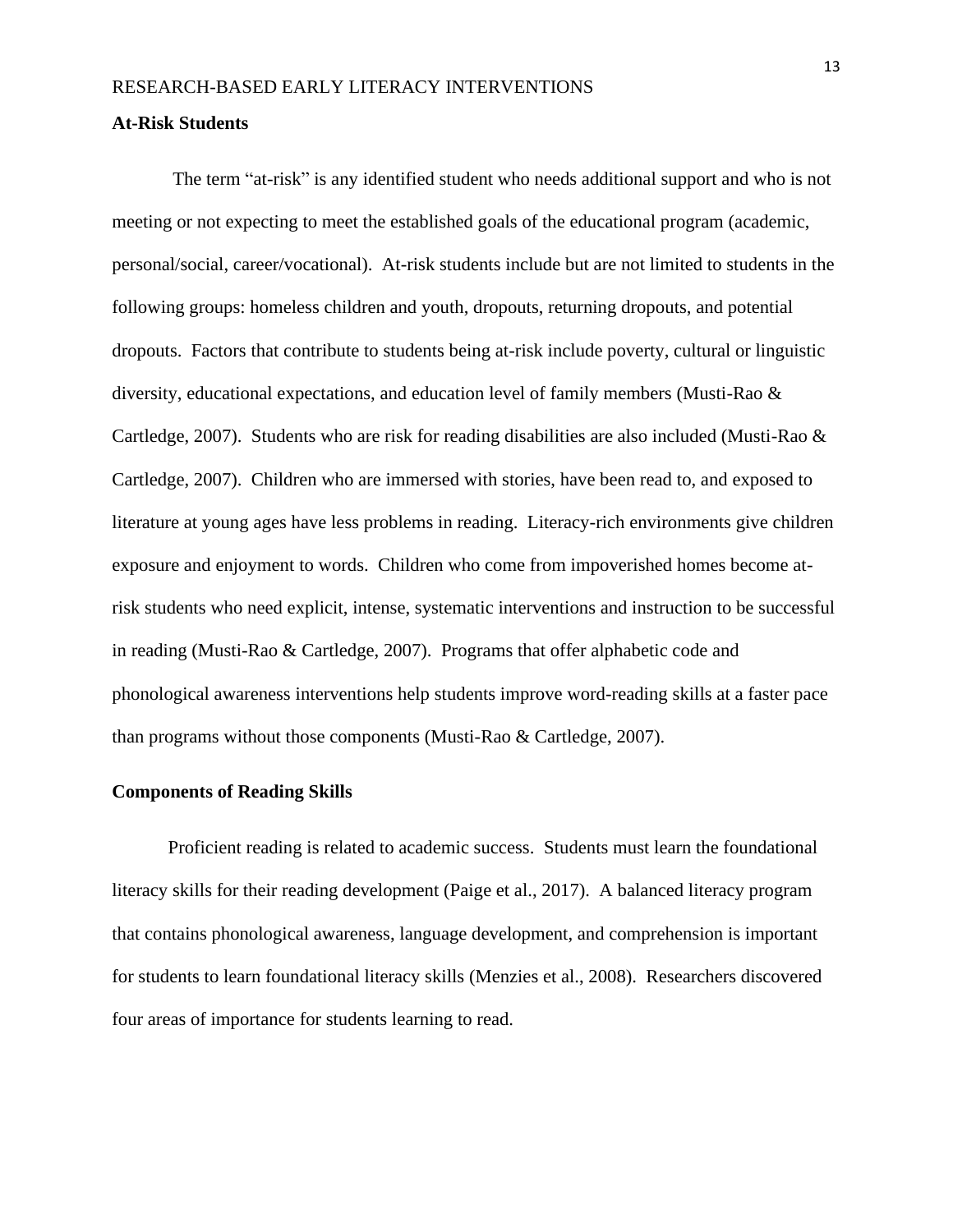The first area is Theoretical Framework. This subskill is quick recognition of letter naming and letter-sound correspondences. The subskill also includes mastery of letter name knowledge and the ability to isolate and manipulate phonemes, and intense instruction in lettersound correspondence that leads to reading and spelling (Paige et al., 2017).

The second subskill is Letter Name Knowledge (LNK). To build a foundation of letter names students need opportunities in early childhood to encounter the language of the alphabet. LNK is a foundation of reading skills that Kindergarten students are emerged in (Paige et al., 2017). LNK requires students to name upper and lower case letters of the alphabet and progresses toward a goal for students to find the connection that printed letters represent the sounds in speech, a concept named alphabetic principle (Paige et al., 2017). LNK leads to other important skills in reading. Invented spelling is a skill that uses processes that activate reading fluency and is a predictor or reading achievement (Paige et al., 2017).

The third subskill is Phonological Awareness. Students who know that words have sounds understand phonemes (Paige et al., 2017). The development of phonological awareness is a continuum that begins large and moves to small units of sounds that are produced in words (Paige et al., 2017). Phonological awareness includes isolating sounds, manipulating sounds, recognizing onset and rime, and understanding that phonemes produce sounds (Paige et al., 2017).

The fourth subskill is Spelling Knowledge. The beginning phase is invented spelling that researchers state is the component of spelling (Paige et al., 2017). As reading development advances students use the knowledge of phonology and orthography to spell words (Paige et al., 2017). Early elementary educators analyze student spelling to have insight into their orthographic knowledge and beginning components of the reading process (Paige et al., 2017).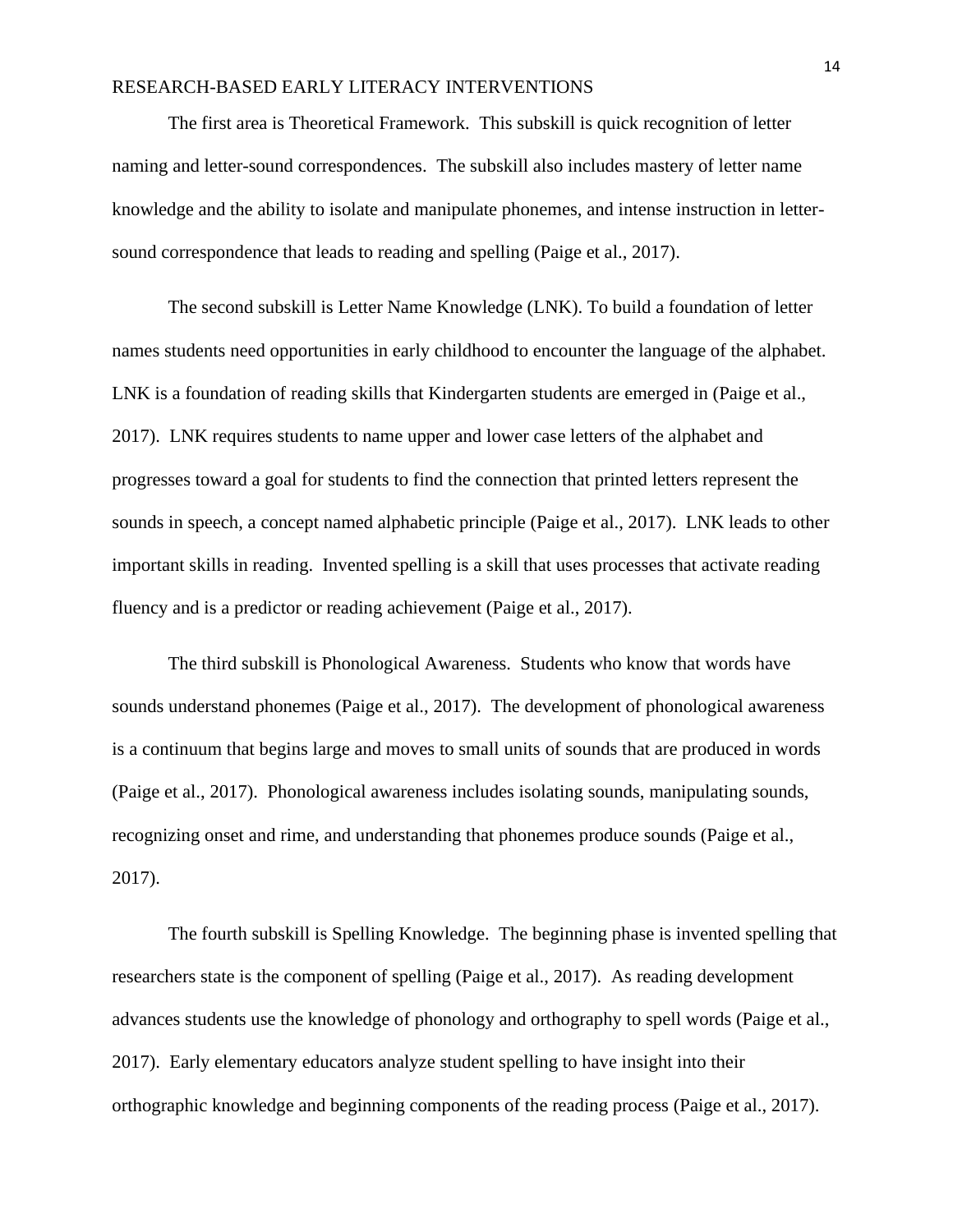There are five stages of Spelling Knowledge: preliterate, letter name, within-word, syllable juncture, and derivational constancy (Paige et al., 2017).

The sixth and final subskill is Learning to Read. Matching sounds to letters and understanding the relationship of these units is the foundation for beginning reading (Paige et al., 2017). Understanding letter-sound correspondences, identifying letters, and letter combinations are areas that beginning readers need to access for positive results in reading (Paige et al., 2017).

#### **Automaticity & Fluency**

An education goal for elementary students is the development of fluency and automaticity in reading skills (Schwanenflugel et al., 2006). The National Institute for Child Health and Human Development states that fluent reading is the ability to read quickly, accurately, and expressively when oral language is included (Schwanenflugel et al., 2006). Fluency begins as students learn letters and sounds. Being fluent is not only considered when reading text, as students need to be fluent in letter naming and sounds (Schwanenflugel et al., 2006). Automaticity is the ability to begin a task without attending to it. Automaticity develops as students become fluent in reading areas. Schwanenflugel found seven specific tasks and assessments related to fluency and are described in research as tasks to assess the automaticity component of reading.

### **Early Literacy Foundations**

Rapid-naming objects is an assessment used to measure how quickly a child can name a series of pictures. It gives an indication of how fast students can name numbers, colors, letters, and noun objects and is a beginning predictor of reading and fluency skills (Schwanenflugel et al., 2006). Rapid-naming objects is the predecessor to nonsense word or non-word reading.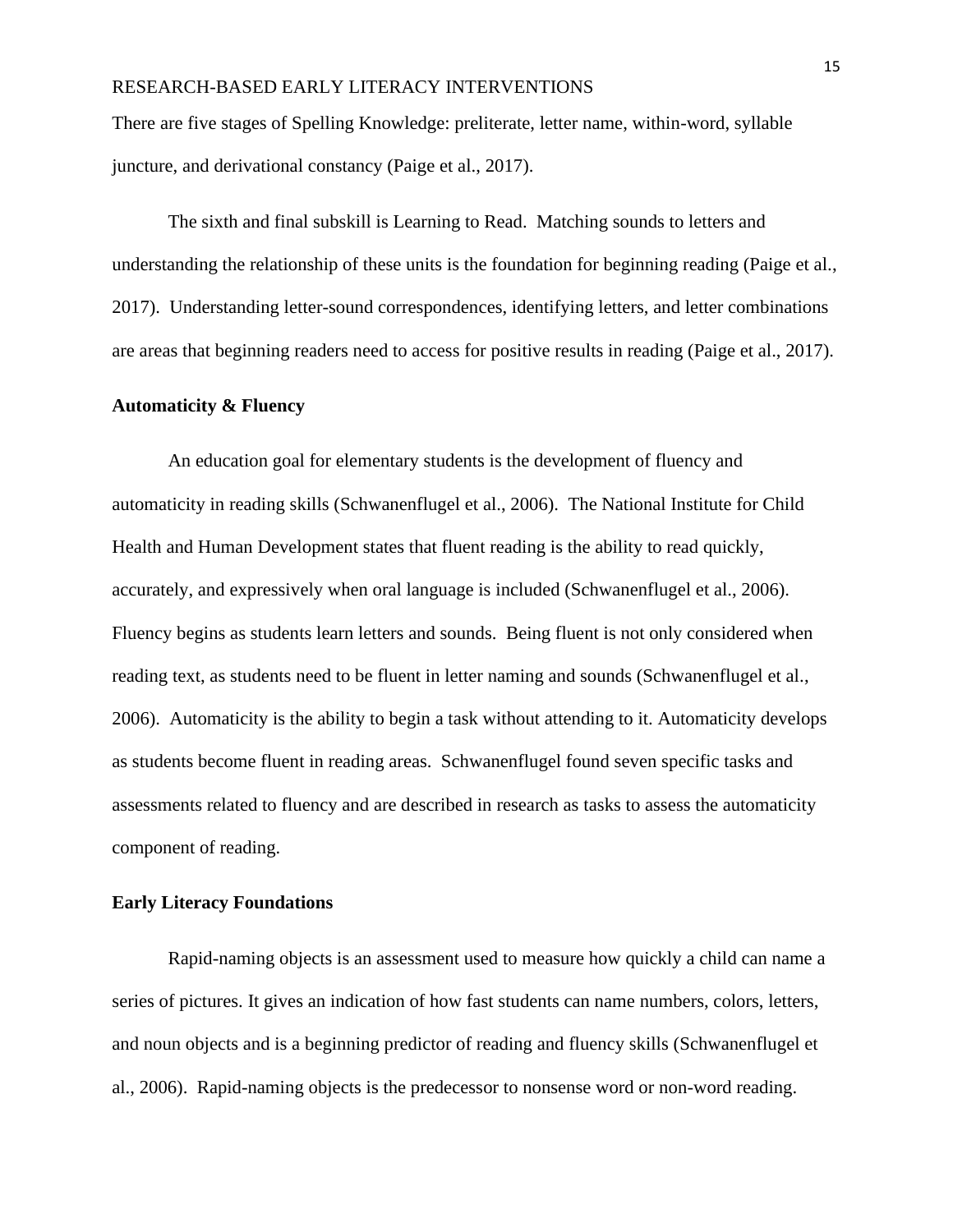The skill to name nonsense words or non-words is a gauge of student's understanding between letters, sounds, and phonemes. Non-word reading speed is considered an indicator of automaticity in the areas of phonics and blending sounds together to make words (Schwanenflugel et al., 2006). The next skill is word recognition and is considered a core skill that reading fluency is based on and it is important for reading comprehension (Schwanenflugel et al., 2006). High-frequency words are named at a faster rate than low-frequency words. Teachers use different strategies to teach the words to students in early elementary grades (Schwanenflugel et al., 2006).

Orthographic processing tests student's knowledge of visual spelling patterns to see if they are consistent in word-reading skills and phonological processing. Students with reading difficulties use this skill to see spelling patterns instead of using phonics skills which are often not developed (Schwanenflugel et al., 2006). Orthographic processing assists in the skill of text reading fluency. Text reading fluency is often used to have children read a passage aloud while the teacher tracks the number of words read that are correct and errors that the student makes. Researchers' ultimate goal in promoting text reading fluency is for readers to gain automaticity when reading print (Schwanenflugel et al., 2006). The Stroop task is an assessment of automaticity in early childhood students (Schwanenflugel et al., 2006). The student names a color or picture while not acknowledging a printed word. Eventually the student will complete the naming of the object while reading the word (Schwanenflugel et al., 2006). A study linked the Stroop interference to reading development. Implications of the research showed that not only words were processed automatically but letter units also (Schwanenflugel et al., 2006).

Comprehension was one of the final skills to be assessed and studied in students and could be simple or more inferential after reading a text. The ability to answer questions about a

16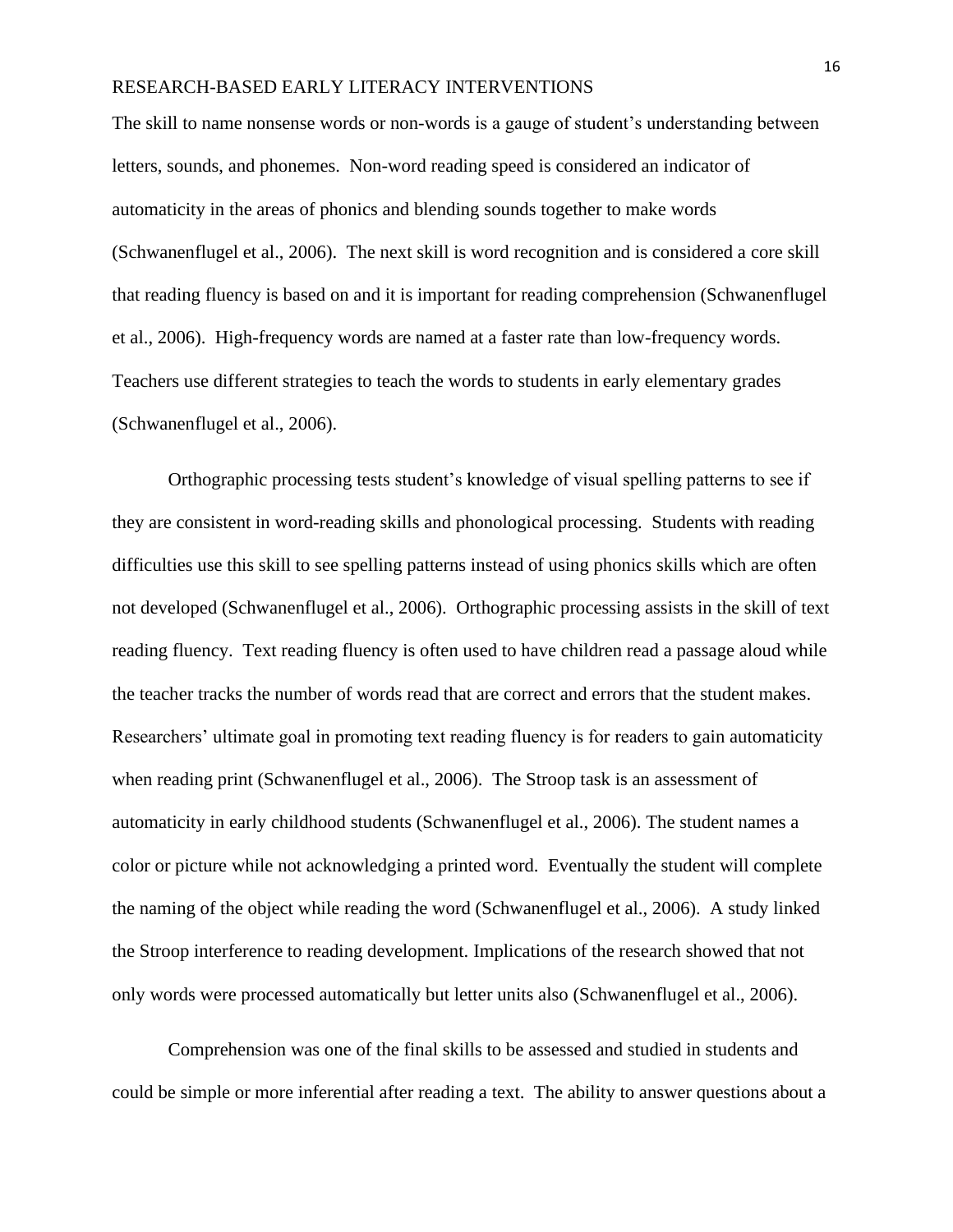text is a factor between students who comprehend what they have read versus students who do not comprehend what they read (Schwanenflugel et al., 2006). There are many components to being a fluent and automatic reader. Compiling early reading skills scaffolds the skills required to become a fluent and automatic reader for students who are given high-quality reading instruction or interventions (Schwanenflugel et al., 2006).

# **Conclusion**

A study conducted by O'Connor, Fulmer, Harty, and Bell exhibits a layered approach to a reading intervention in kindergarten through third grade. The layers of the study were professional development and direct intervention. Over four years of study in research-based reading instruction and interventions shows that students who receive intense and researched programs make gains in reading (O'Connor et al., 2005). Early intervention is essential for atrisk reading students to learn the understandings of sounds in words and the print of those words (O'Connor et al., 2005). Teachers were provided professional development that included modeling, implementation guidance, planning and explanation of new strategies, and continual feedback during the study (O'Connor et al., 2005). The researchers' goal was to identify if research-based instruction and interventions reduced reading difficulties for students in early elementary school. With continual professional development and progress monitoring for 4 years, the teachers and researchers could analyze data and make adjustments as needed for the students. The study is a synopsis of the importance of early intervention in reading for students with reading difficulties. Research proves that implementing scientifically based reading instruction and interventions that include phonemic awareness, phonics, fluency, vocabulary, and comprehension raise students' reading progress and lessen reading disabilities (O'Connor et al., 2005).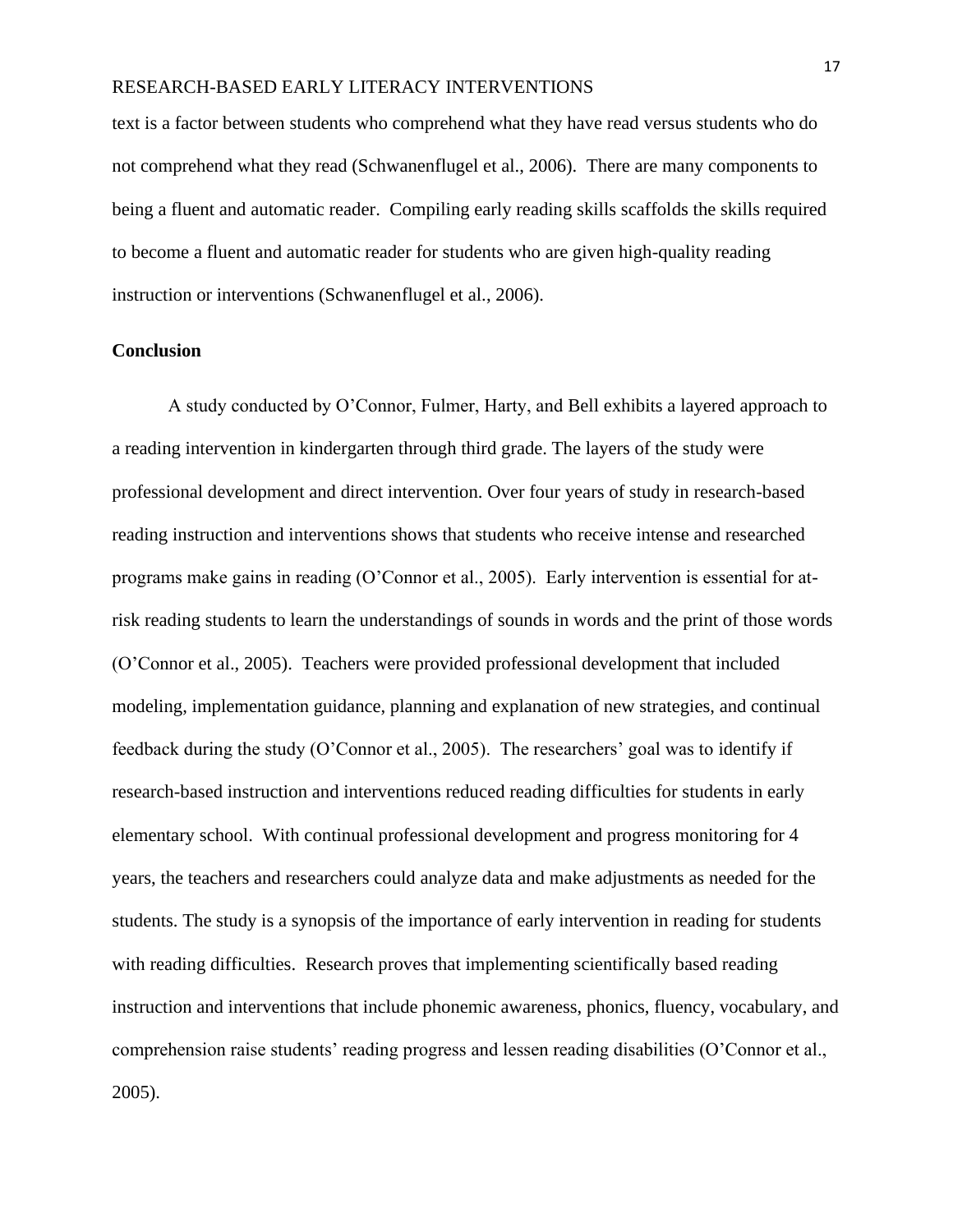#### **Methods**

## **Participants**

Participants of the action research project were first-grade students in two multicategorical special education classrooms in a rural elementary school in Southern Iowa. Classroom A had seven students, 3 boys and 4 girls. Classroom B had five students, 3 boys, and 2 girls. Classroom A had one male student who was African-American and Classroom B had one male student who was Latino. The students had been in special education since pre-school or Kindergarten. They were identified for learning disabilities prior to qualifying for special education services.

#### **Intervention**

Students were assessed weekly for 8 weeks on Letter Identification (LI) and Letter Sound (LS) recognition. Classroom A's teacher intervened with an intervention which was a researchbased early literacy reading intervention program. Classroom B's teacher used an intervention created by her that focused on letter identification and letter sounds. Prior to the interventions each student was given a diagnostic assessment, foundational skills survey to determine which skills the students needed to acquire to become a reader. The assessment was given to students one-on-one assessing letter identification and letter-sound correspondence.

# **Classroom A: Research-Based Intervention**

Teacher A used a research-based intervention that began with concepts and vocabulary such as one-to-one correspondence, first-next-last, same and different, and whole-part. This intervention was taught through fun, colorful instruction that used words and pictures that were familiar to the participants. When students understood the concepts, the teacher moved on to the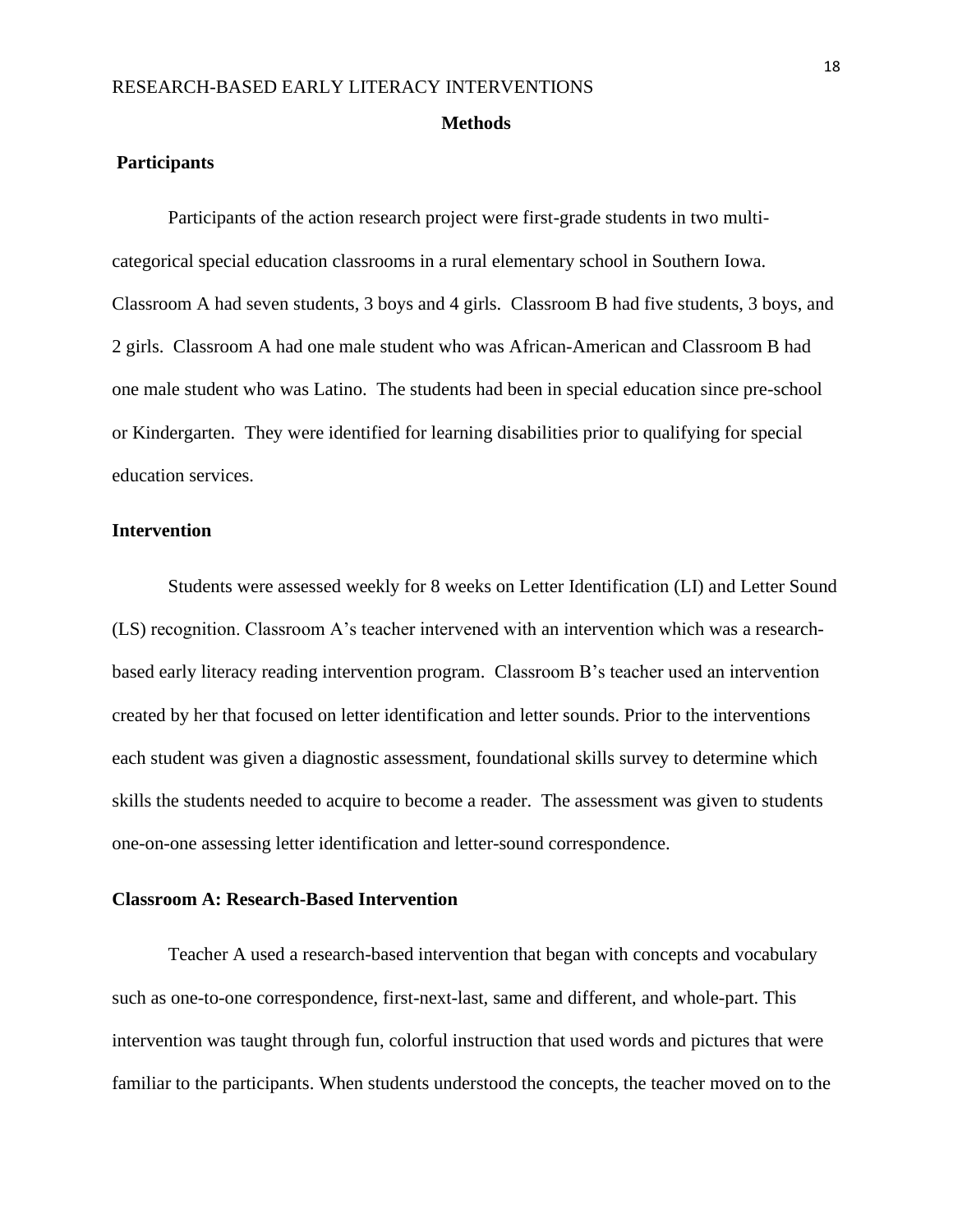next phase of the intervention which was rhyming and phonemic awareness. Recognizing that there was a relationship between letters and sounds was important for the decoding process.

The research-based intervention began by the teacher launching the program on a Promethean Board. The program had a script which followed along with the pictures, letters, and eventually words on the screen. The intervention used an "I Do, We Do, You Do" structure when the teacher introduced a new concept (I Do), offers and gives support as the students began to develop the skill (We Do), and then allowed the students who had mastered the concept to practice it (You Do). This structure let the teacher scaffold phonemic awareness and phonics concepts and skills, that lead to reading. If students did not understand a concept or skill the teacher could assess that quickly and review the lesson again as a small group or pull a student one-on-one to review the missing concept or skill.

The students were instructed with the research-based intervention daily for 15 minutes in small groups of two or three students. Each Friday the students were progress monitored over letter identification and letter sound recognition by the teacher who showed the student a letter card. The student responded and the total number correct for each assessment was put into an Excel spreadsheet which was graphed. At the end of the intervention students were given a posttest on letter identification and letter sound recognition to determine growth from the beginning of the intervention.

#### **Classroom B: Teacher-Created Intervention**

The teacher-created early literacy intervention was made by Teacher B and consisted of letter mats, tile letters, and printed pictures aligned with the letters of the alphabet. On day one of each week, students were give a letter mat that contained the uppercase and lowercase letters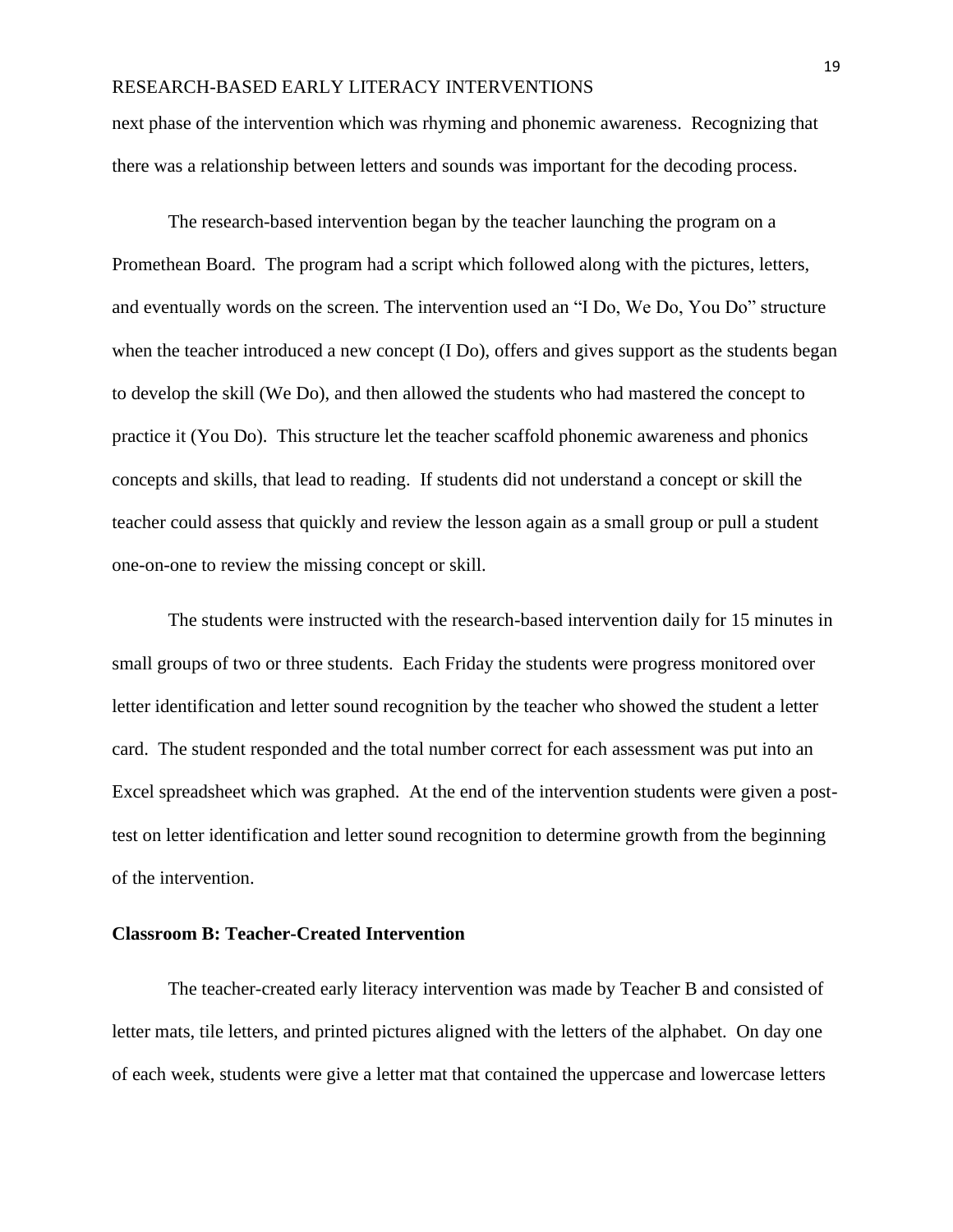and three labeled pictures that began with the corresponding letter sound. Students repeated the sound of the letter and would say the picture names after the teacher. On day two the students participated in an oral activity for fluency. The students repeated the sounds and words as instructed by the teacher. Day three consisted of students giving examples of items that began with the letter chosen. This was completed after the teacher reviewed the letter and sound of the week. On day four the students were given six pictures with labels and the first letter was omitted. They worked with a partner and reviewed the pictures and shared with their partner what letter was missing on each picture. A letter sound assessment was given over instructed letters and sounds on day five. The teacher showed letter cards of the alphabet and the student responded with a letter name and sound. Teacher B gave the data to Teacher A who input the data into an Excel spreadsheet and graph. At the end of eight weeks the students were given a post-test on letter identification and letter sound recognition.

# **Measurement & Data**

The collected data of student scores on upper and lower case letter identification (x out of 26) and letter sound recognition (x out of 26) was measured by a Two-Sample t-Test for independent or correlated samples. A t-Test is a type of inferential statistic used to determine if there is a significant difference between the means of two groups, in this study Classroom A and Classroom B. The numbers calculated (t-value) illustrate the difference between the two group means being compared and estimates the likelihood that this difference is purely chance (pvalue).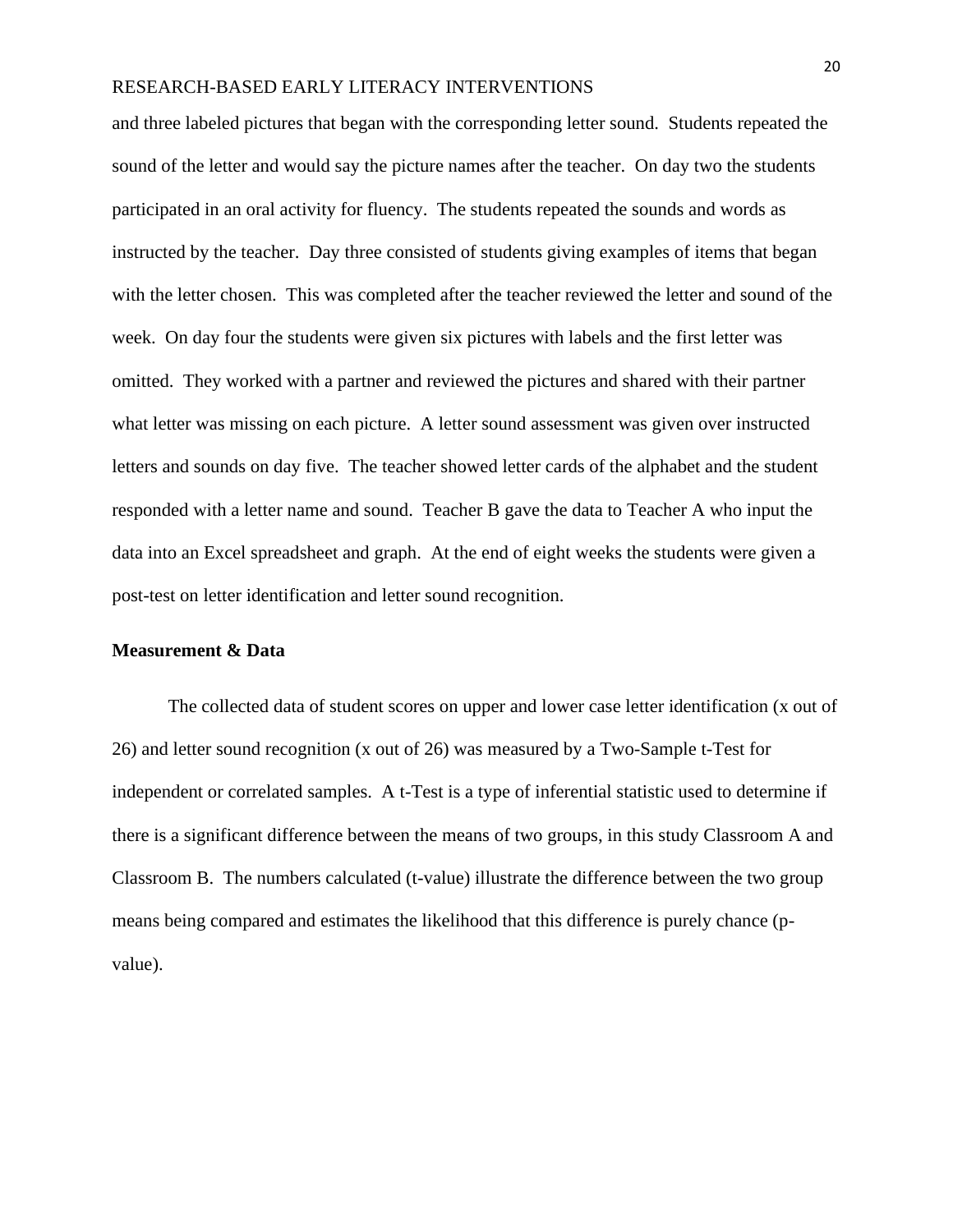#### **IRB Approval or Exemption**

The research was conducted in an established or commonly accepted educational setting and involved normal education practices which included: special education instructional strategies, progress monitoring, research on instructional techniques and interventions. The research did not adversely impact student learning and teacher assessment. This allowed the special education teachers to conduct research and continue the learning process with students in their designated special education classrooms. The data was used at conferences with parents to show growth or areas of need.

#### **Data Collection**

Students were assessed weekly on letter identification and letter-sound recognition. The teacher met with each student one-on-one in a quiet classroom. The teacher had a list of the letters of the alphabet with two corresponding columns, one for letter identification and one for letter-sound recognition. The first assessment was of letter identification of letters. The cards were in random order and were showed one at a time to the student. The student would name the letter, if it was correct the teacher marked a "+" next to the corresponding letter on the list, if it was not correct the teacher left it blank. The same technique was used for letter sound recognition. At the end of the assessment the teacher indicated at the bottom of the page the number of correct letters that were identified and the correct number of sounds that were recognized by the student.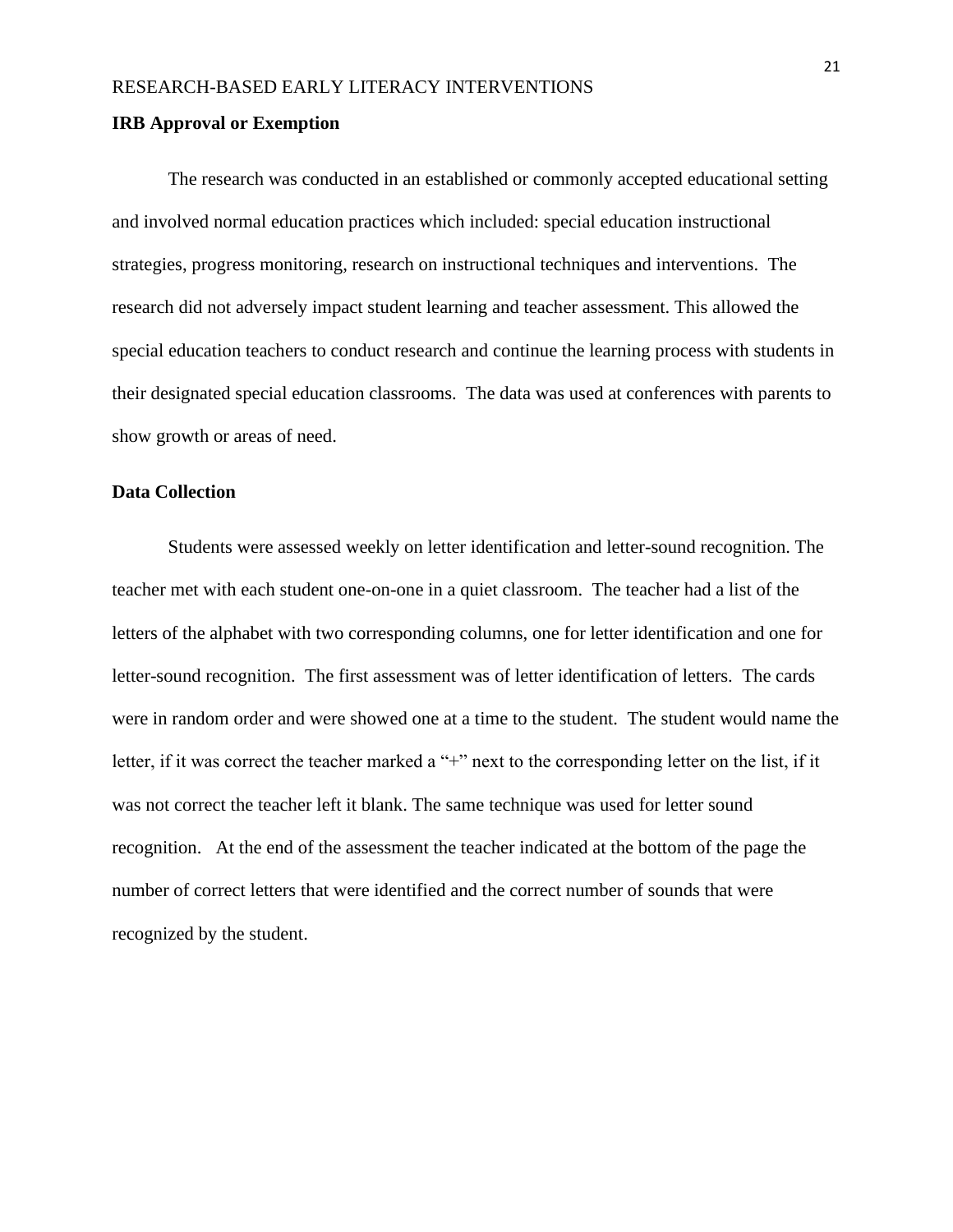#### **Results**

#### **Data Analysis**

Student's Pre-Test scores were represented by blue bars in Figure 1 on Letter Identification. The orange bars represented the students' Post-Test scores on Letter Identification. The second graph showed scores from the teacher-created intervention on Letter Identification with blue bars representing students' Pre-Test scores and orange bars representing students' Post-Test scores. Students made growth on letter identification in both interventions.

# **Figure 1**

#### *Letter Identification Pre and Post Assessment Scores*



An independent groups t-test revealed that there was not a statistically significant difference in research-based interventions of Letter Identification ( $M = 9.71$ , SD = 7.39,  $n = 7$ ) as compared to teacher-created interventions in Letter Identification ( $M = 8.20$ ,  $SD = 5.26$ ,  $n = 5$ ) with small effect size,  $t(10) = 39$ ,  $p < .05$ ,  $d = .24$  This is considered a small effect size, therefore the difference is trivial between research-based interventions and teacher-created interventions in Letter Identification.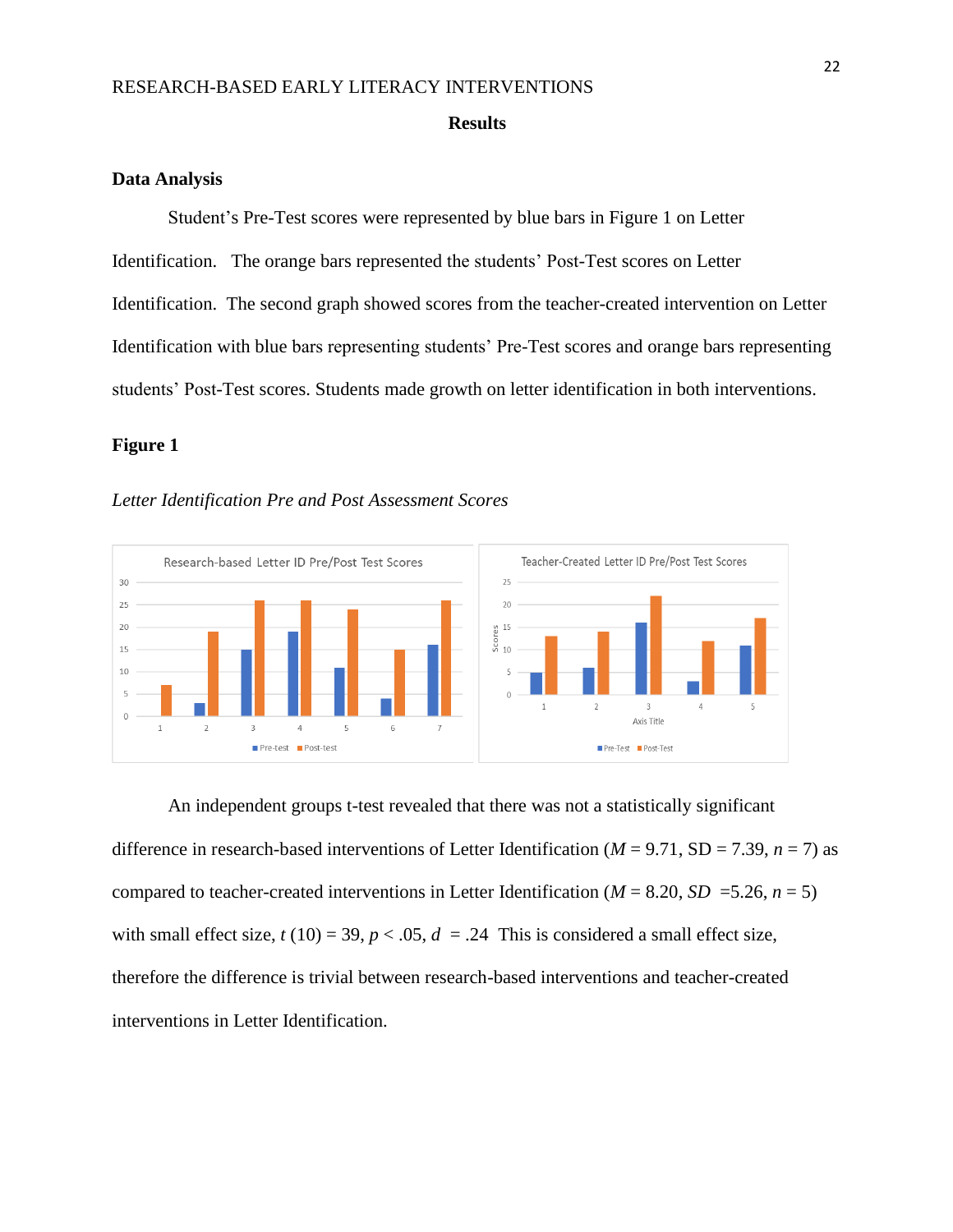#### **Figure 2**



#### *Letter Sound Recognition Pre and Post Assessment Scores*

In Figure 2 the blue bars represented students' Pre-Test scores from the research-based intervention on Letter Sound Recognition. The orange bars represented the students' Post-Test scores on Letter Sound Recognition. The second graph showed scores from the teacher-created intervention on Letter Sound Recognition with blue bars representing students' Pre-Test scores and orange bars representing students' Post-Test scores. Figure 2 displayed that students made growth on letter sound recognition in both interventions.

An independent groups t-test revealed that there was not a statistically significant difference in research-based interventions of Letter Sound Recognition (*M* = 10.29, *SD* = 5.96, *n*  $=$  7) as compared to teacher-created interventions in Letter Sound Recognition (*M* = 6.20, *SD* = 5.72,  $n = 5$ ) with 0.14 effect size,  $t(10) = 119$ ,  $p < .05$ ,  $d = .70$ . This is considered a strong effect size between research-based and teacher-created interventions in Letter Sound Recognition. A strong effect size shows the importance of the difference in the two interventions.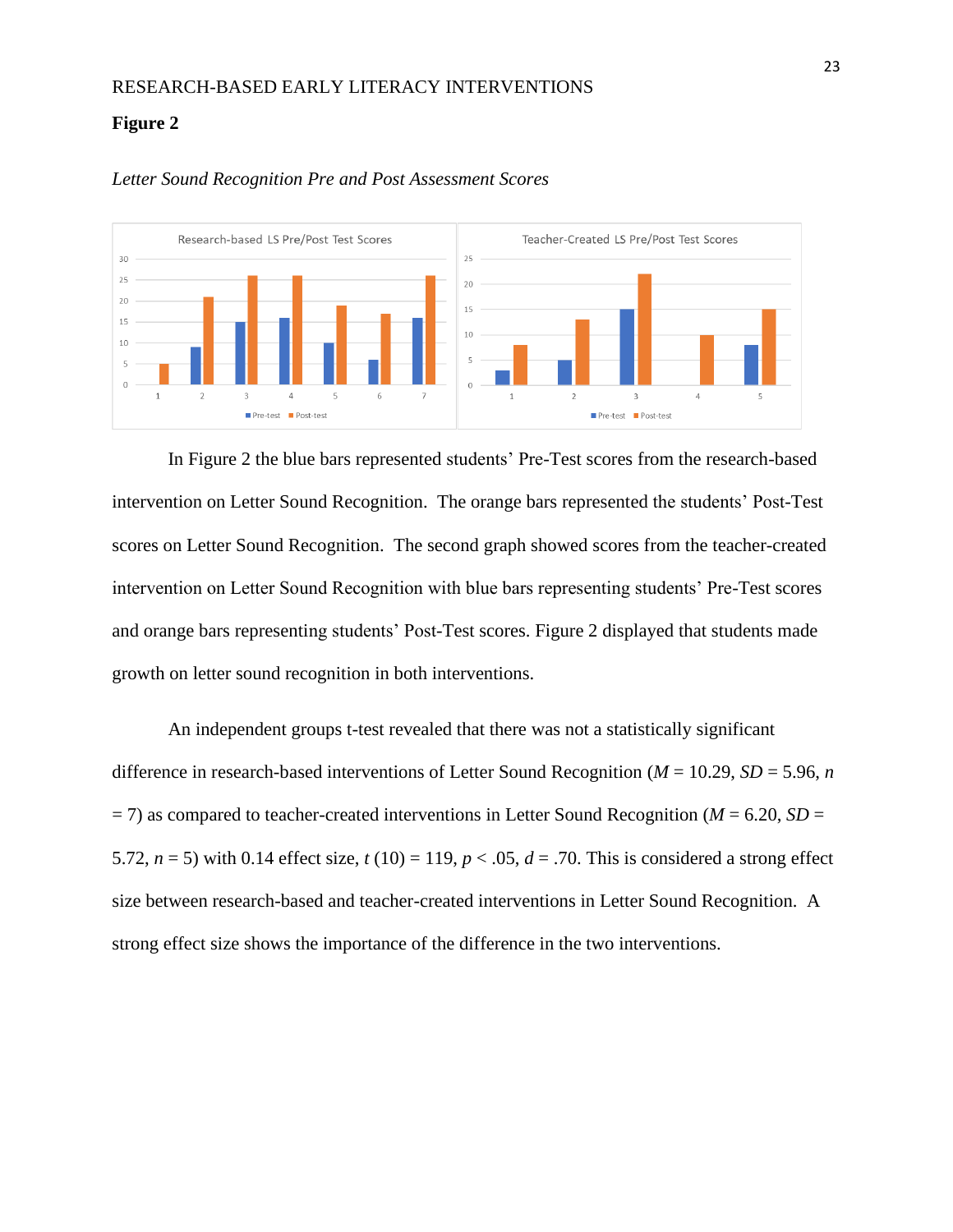#### **Findings**

The action research project was chosen to address the question: Are research-based early literacy interventions more effective than teacher-created early literacy interventions? The results explained that the students in both intervention groups made growth in letter identification and that the students in both intervention groups made growth in letter identification and that their scores were close. Both interventions showed increased awareness of letter identification and letter sound recognition which was the focus of the intervention.

Frequencies were used to show student growth of letter names and sounds, which included number of errors, rate of improvement of each student, and a checklist for the researcher. The development and improvement in letter identification was seen by progress monitoring administered weekly and on the pre-test and post-test given during the intervention.

The letter sound recognition effect indicated a strong effect size. This indicated that students in the research-based letter sound intervention made larger gains in recalling the letter sounds than the students in the teacher-created intervention. Research showed that phonemic awareness had a powerful influence on early word decoding skills. Included in phonemic awareness skills are letter sounds, onset-rime, and decoding. The variables of the intervention, Classroom A and Classroom B, were comparable as they both showed growth of the focus of the interventions.

Changes were seen in Pre-test and Post-test scores with percentages correct. Development of letter identification and letter sound recognition could be observed by the teachers using weekly progress monitoring data which was gathered for eight weeks. In Classroom A (research-based intervention) 57% of students made growth of 80% accuracy or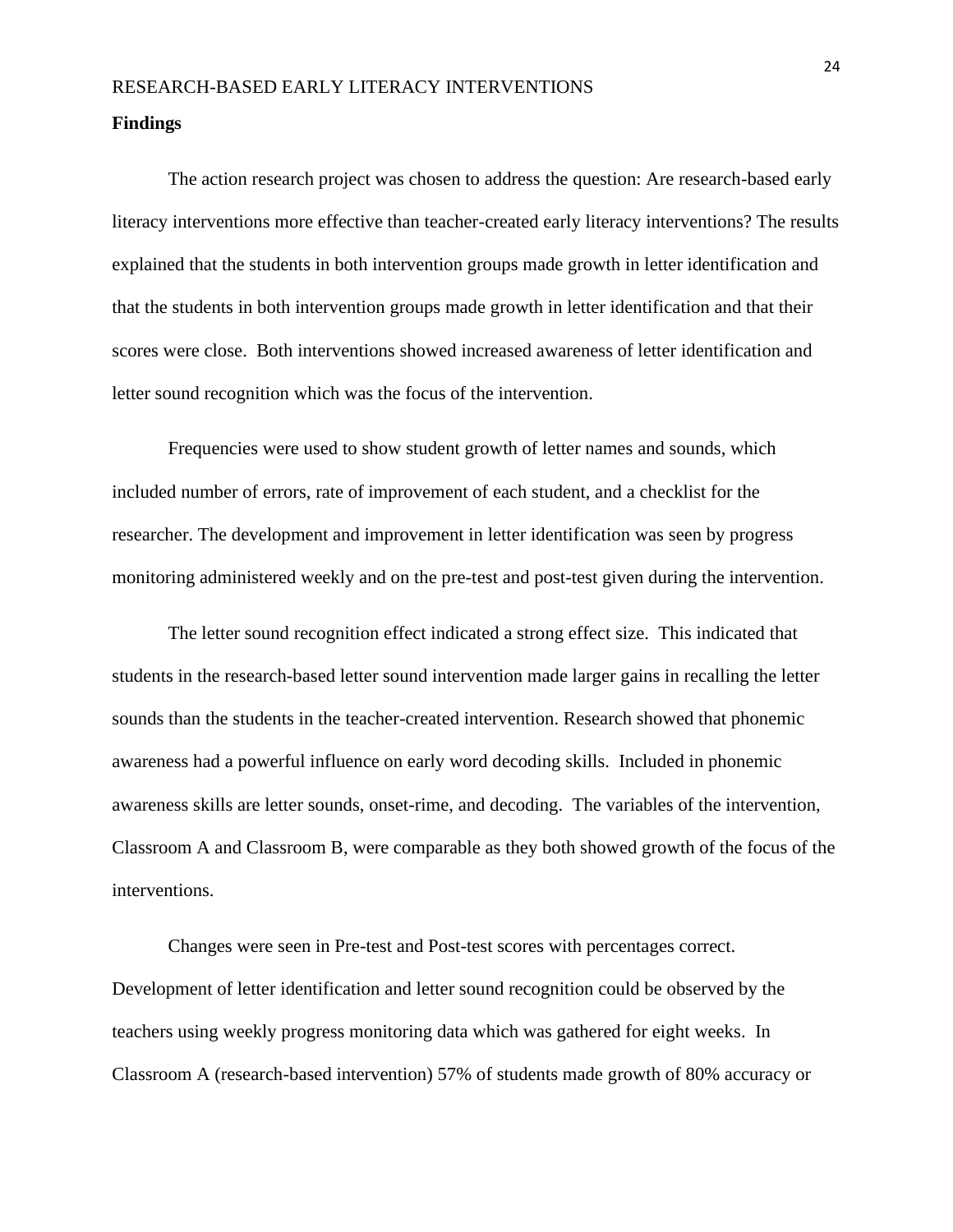above. In Classroom B (teacher-created intervention) 20% of students made growth of 80% accuracy or above. Although both students in Classroom A and B made growth, students in Classroom A were more accurate in letter identification and letter sound recognition.

Struggling students at the early literacy level benefit from early intervention and extra practice (Menzies et al, 2008). Interventions provided to young learners can be highly effective in preventing reading difficulties and also reducing the deepness of learning issues for those that continue to have reading problems (Menzies et al, 2008).

# **Limitations of the Study**

The limitations to the action research included participation sizes of the two classrooms. Having more students would have been beneficial. The students varied in gender but were all from a small, rural public school in Iowa. Gathering data from urban schools would show results with new variables. Students in Classroom A and B were identified for Special Education, however, their level of abilities and prior knowledge varied.

## **Further Study**

The students in the action research project received special education services in one of two classrooms with various abilities. In further action research studies on early literacy interventions the participants could be grouped into ability levels at the beginning of the study to see the growth or non-growth made during interventions. It is necessary to follow the progress of the students who participated in the study to ensure they maintain the growth made during the intervention. A follow-up study could describe the instruction and intervention that students received and continue to follow them as they progress through the next year of school.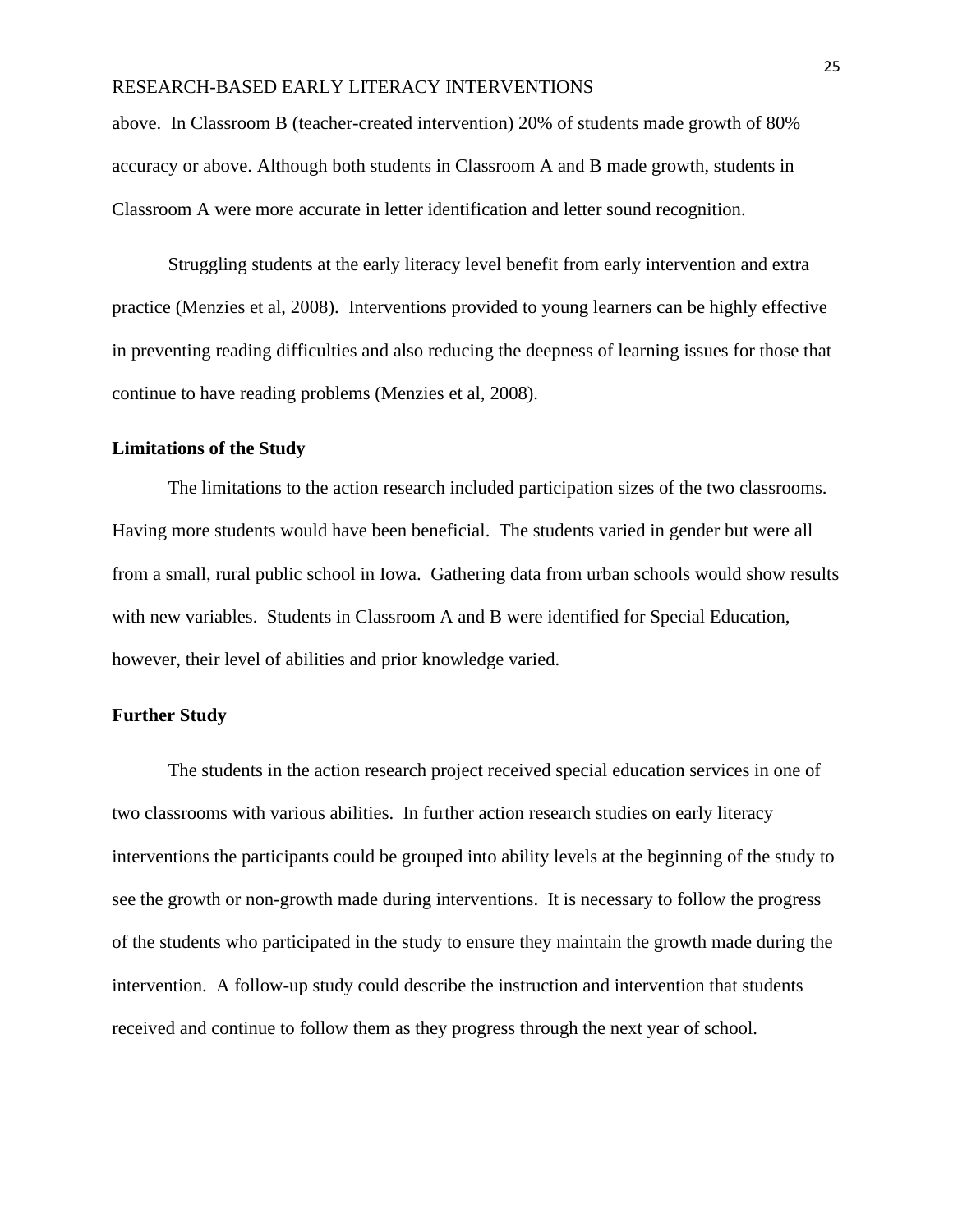#### **Conclusion**

This action research was completed to determine if research-based early literacy interventions were more effective than teacher-created interventions on letter identification and letter sound recognition. The teacher-researcher conducted the study to determine which type of intervention improved students' fluency and accuracy in both areas. Research showed that students with low levels of reading achievement continue to be students who require assistance throughout their school years (Wanzek, 2010). Researchers state that students who received intensive, early reading interventions improved in reading outcomes which reduced the performance gap (Austin et al., 2017). Despite which intervention was given to the special education classes progress was made in letter identification and letter sound recognition for every student who participated. According to researchers, interventions need to include: 1) a system of ongoing assessment implemented to monitor student progress and skill acquisition, 2) instruction with high intensity in a low student-teacher ratio, and 3) explicit instructional approach used with students who have difficulty in phonemic awareness or understanding the alphabetic rule (Wanzek et al., 2009). The interventions included in this action research project included all three areas.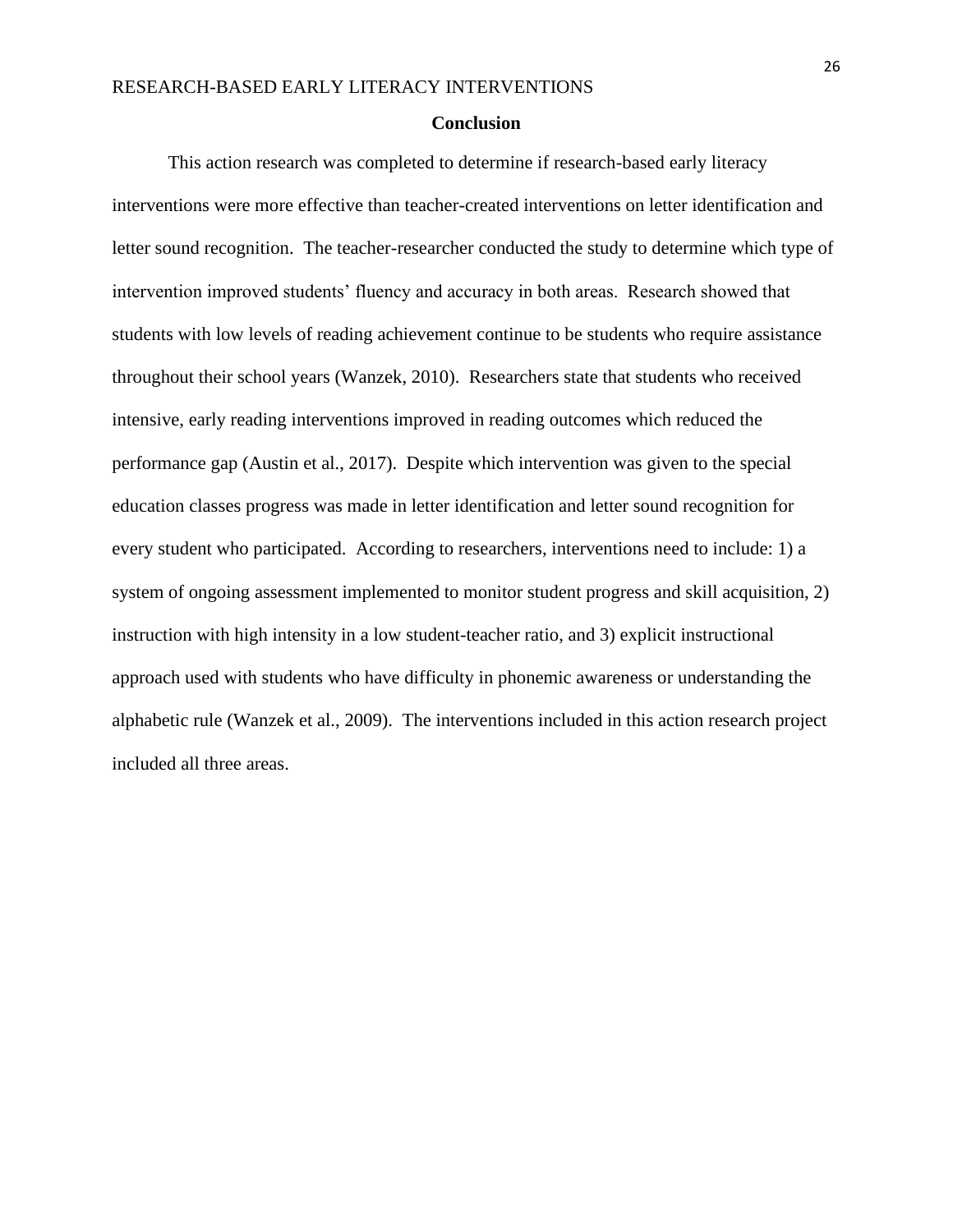#### **References**

- *At-risk*. (n.d.). Iowa Department of Education. Retrieved October 4, 2020, from https://educateiowa.gov/pk-12/learner-supports/risk
- Austin, C.R., Vaughn, S., & McClelland, A.M. (2017). Intensive reading interventions for inadequate responders in grades K-3: A synthesis. *Learning Disability Quarterly, 40(4),*  191-210.<https://doi.org/10.1177/0731948717714446>
- Casey, L. B., Robertson, J. S., Williamson, R. L., Serio, C., & Elswick, S. (2011). Spending instructional time wisely: A case study using brief intervention probes to determine the most effective strategy. *Canadian Journal of Education*, *34*(3), 33-46.
- Fuchs, D., & Fuchs, L.S. (2014). Rethinking service delivery for students with significant learning problems. *Remedial and Special Education, 36(2),* 105-111. <https://doi.org/10.1177/0741932514558337>
- Kerins, M. R., Trotter, D., & Schoenbrodt, L. (2010). Effects of a tier 2 intervention on literacy measures: Lessons learned. *Child Language Teaching and Therapy*, *26*(3), 287-302. https://doi.org/10.1177/0265659009349985
- Koutsoftas, A. D., Towle Harmon, M., & Gray, S. (2009). The effect of tier 2 intervention for phonemic awareness in a response-to-intervention model in low-income preschool classrooms. *Language, Speech & Hearing Services in Schools*, *40*(2), 116-130.
- Lane, K. L., Menzies, H. M., Munton, S. M., Von Duering, R. M., & English, G. L. (2002). The effects of a supplemental early literacy program for a student at risk: A case study. *Preventing School Failure*, *50*(1), 21-28.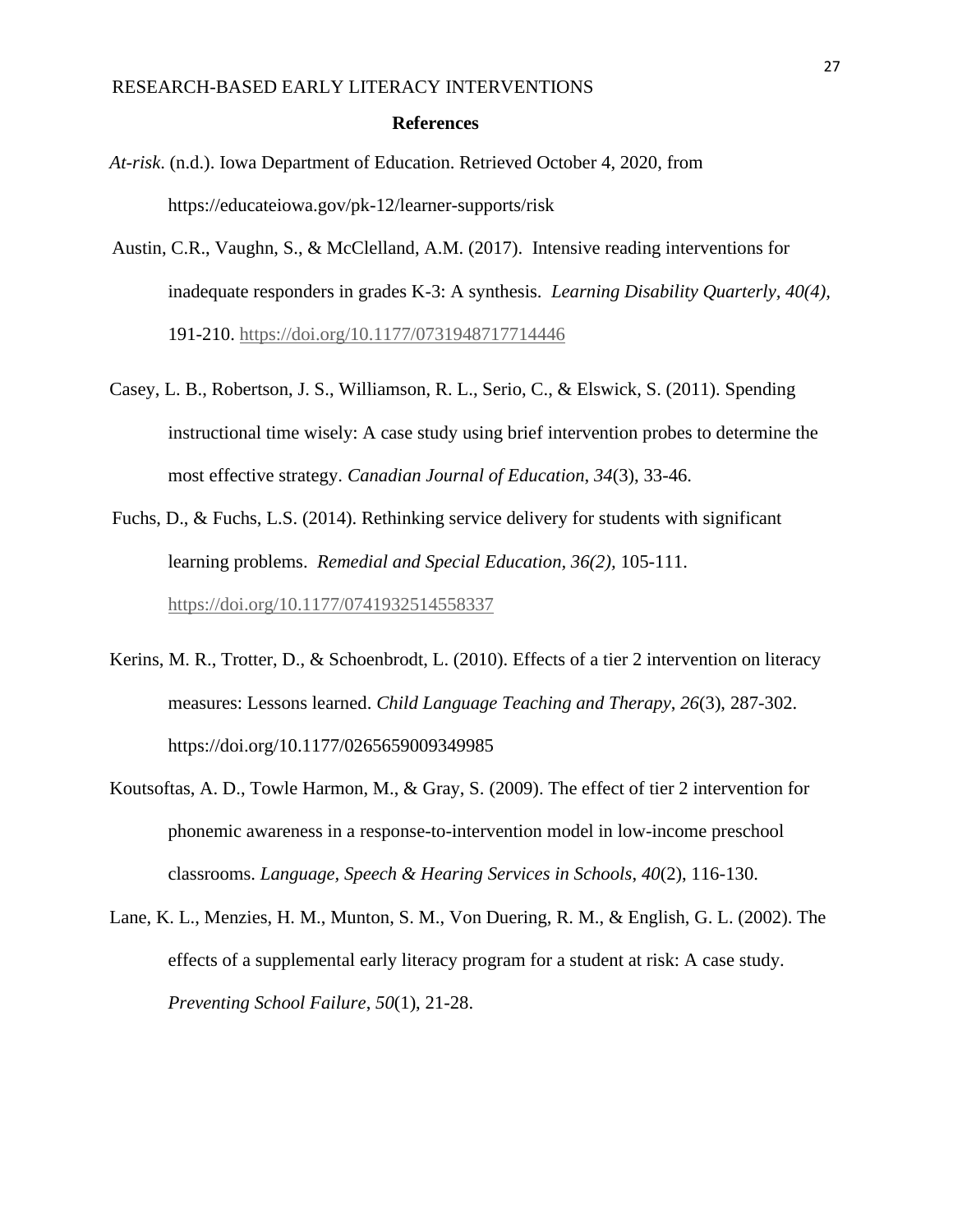- Menzies, H. M., Mahdavi, J. N., & Lewis, J. L. (2008). Early intervention in reading. *Remedial and Special Education*, *29*(2), 67-77. https://doi.org/10.1177/0741932508315844
- Musti-Rao, S., & Cartledge, G. (2007). Effects of supplemental early reading intervention with at-risk urban learners. *Early Childhood Special Education*, *27*(2), 70-85.
- Oakes, W. P., Mathur, S. R., & Lane, K. L. (2010). Reading interventions for students with challenging behavior: A focus on fluency. *Behavioral Disorders*, *35*(2), 120-139.
- O'Connor, R. E., Fulmer, D., Harvey, K. R., & Bell, K. M. (2005). Layers of reading intervention in kindergarten through third grade: Changes in teaching and student outcomes. *Journal of Learning Disabilities*, *38*(5), 440-455.
- Paige, D. D., Rupley, W. H., Smith, G. S., Olinger, C., & Leslie, M. (2018). Acquisition of letter naming knowledge, phonological awareness, and spelling knowledge of kindergarten children at risk for learning to read. *Child Development Research*, *2018*, 1-10. <https://doi.org/10.1155/2018/2142894>
- Ryder, J.F., Tunmer, W.E., & Greaney, K.T. (2007). Explicit instruction in phonemic awareness and phonemically based decoding skills as an intervention strategy for struggling readers in whole language classrooms. *Reading and Writing, 21*(4), 349-369. https://doi.org/10.1007/s11145-007-9080-z
- Schwanenflugel, P. J., Meisinger, E. B., Wisenbaker, J. M., Kuhn, M. R., & Strauss, G. P. (2006). Becoming a fluent and automatic reader in the early elementary school years. *Reading Research Quarterly*, *41*(4), 496-522.
- Simmons, D. C., Kame'enui, E. J., Harn, B., Coyne, M. D., Stoolmiller, M., Edwards Santoro, L., Smith, S. B., Thomas Beck, C., & Kaufman, N. K. (2007). Attributes of effective and